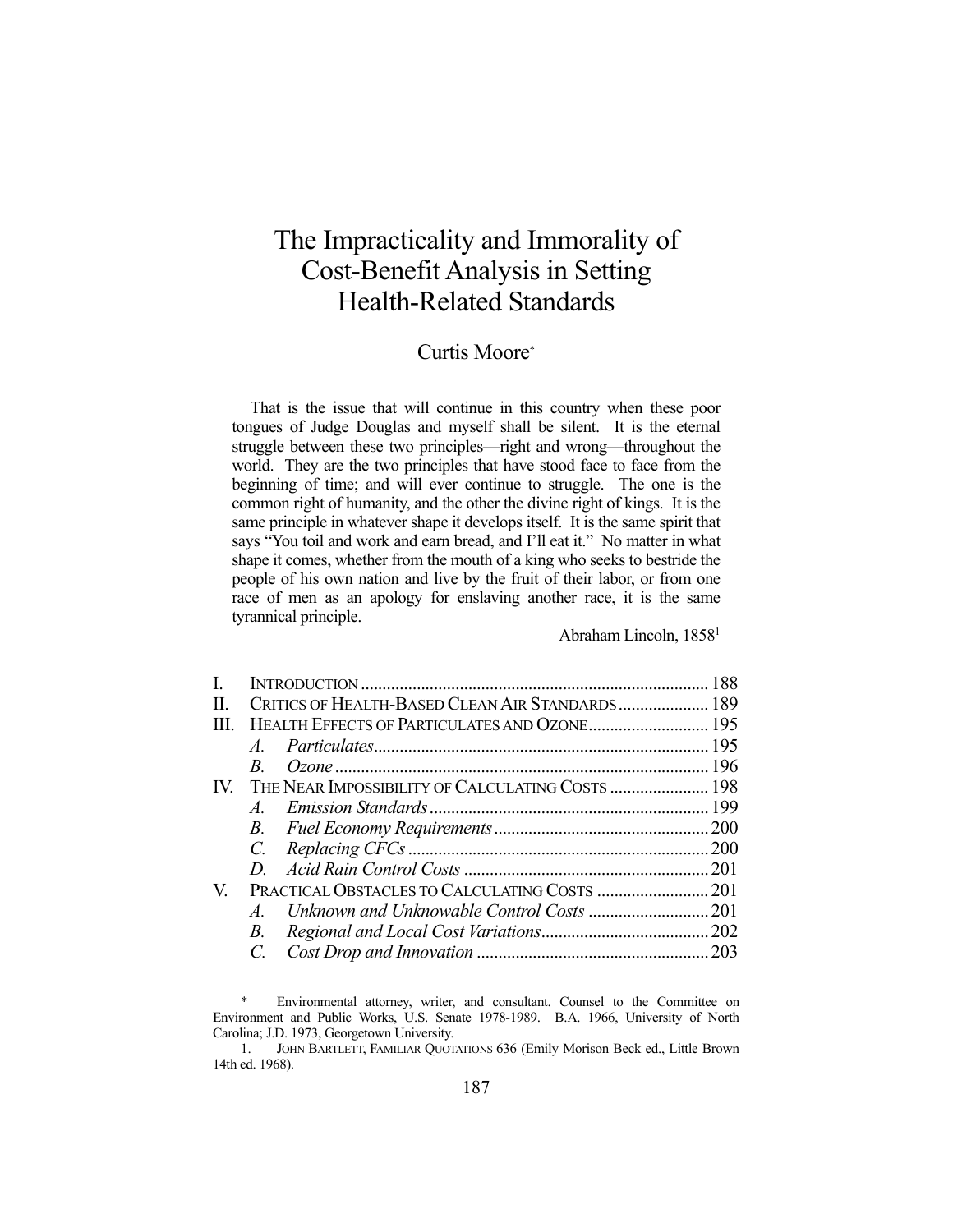| VII. THE PRESERVATION OF ORDER BY THE PROTECTION OF |  |
|-----------------------------------------------------|--|
|                                                     |  |
|                                                     |  |
|                                                     |  |

#### I. INTRODUCTION

1

 Of the many provisions of American environmental law ever enacted, perhaps the most significant, and surely one of the most controversial, is the requirement that ambient air quality standards be based solely on the protection of public health.<sup>2</sup> "[A]ttempting to cope with air pollution by using health or environmental effects as the sole determinant of national policy," wrote one former Republican Administrator of the Environmental Protection Agency, William D. Ruckelshaus, "is inherently irrational."3

 Ruckelshaus's language is surprisingly harsh given his reputation, perhaps undeserved, as a moderate.<sup>4</sup> It is especially so, considering that basing standards on protection of human health was so noncontroversial when enacted only a decade earlier that major industrial groups endorsed the approach. "[S]ociety has a responsibility to protect the more vulnerable segments of its population," testified the Manufacturing Chemists Association, then the Washington, D.C.-based representative of the U.S. chemical industry.<sup>5</sup> Others supporting health-based ambient standards included the coal industry.6

 <sup>2.</sup> Clean Air Act § 109(b), 42 U.S.C. § 7409(b) (1994).

 <sup>3.</sup> Letter from William D. Ruckelshaus, Administrator, EPA, to Vice President George H. Bush 3 (June 18, 1981) (on file with author) [hereinafter Ruckelshaus June Letter]. Ruckelshaus was among those who saw repeal of health-based primary standards as the keystone of regulatory reform, saying the outcome of the struggle over clean air would prove "crucial to the ultimate success of your deregulation efforts." In an earlier letter, Ruckelshaus urged newly elected Vice President George Bush to "construct a program for regulatory reform" for the purpose of achieving "fundamental change in laws like the Clean Air Act." Letter from William D. Ruckelshaus, Administrator, EPA, to Vice President George H. Bush (Jan. 30, 1981) (on file with author).

 <sup>4.</sup> *See* David S. Broder & Jonathan Freedland, *Moderates Looking Beyond Bush*, WASH. POST, Aug. 19, 1992, at A21.

 <sup>5.</sup> SENATE COMM. ON PUBLIC WORKS, 93RD CONG., A LEGISLATIVE HISTORY OF THE CLEAN AIR AMENDMENTS OF 1970, at 751 (Comm. Print 1974) [hereinafter 1990 LEGIS. HIST.].

 <sup>6.</sup> *See Acid Rain, 1984: Hearings on S.768 Before the Senate Comm. on Environment and Public Works*, 98th Cong. 260 (1984) (statement of Carl Bagge, President, National Coal Association).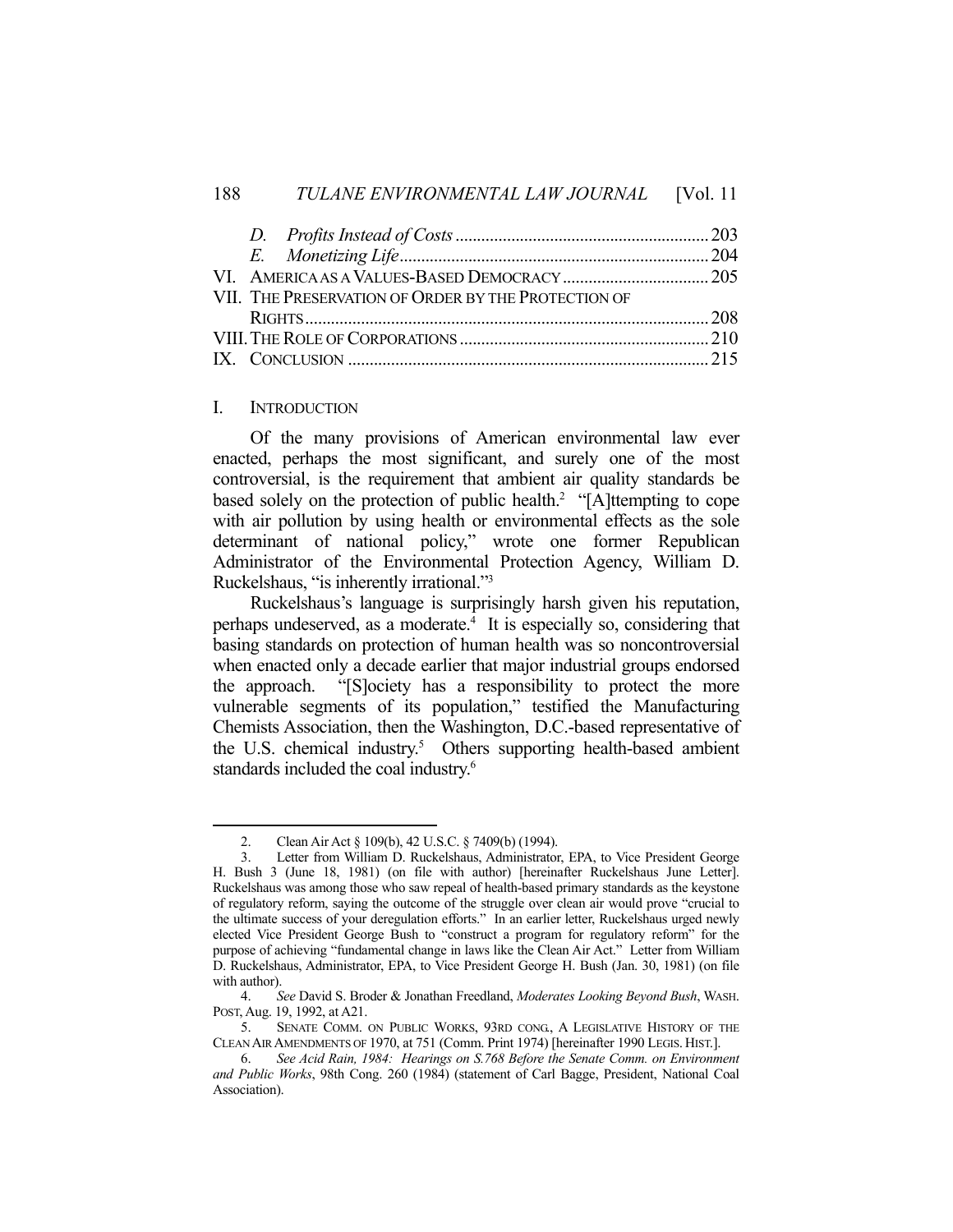Nevertheless, the Clean Air Act's (CAA or the Act) requirement that ambient air quality standards be based solely on protection of health<sup>7</sup> is arguably the single most objectionable provision of environmental law to the nation's corporations and their supporters. This is partially because the provision is important in and of itself, but also because the CAA generally—and health-based standards specifically—have acquired a symbolic importance. To many, the division over whether standards should be based on health or on cost is the contemporary equivalent of the schism described 120 years ago by Abraham Lincoln. It is important, therefore, to examine not only the workability of alternatives to healthbased standards in the technical context of air pollution and its control, but their moral implications as well, especially in the context of a democracy that views itself as being based on "values."

## II. CRITICS OF HEALTH-BASED CLEAN AIR STANDARDS

 The criticisms of health based standards have a sameness to them, because its critics tend to echo one another. It is likely, therefore, that elsewhere in this issue there will be complaints similar to those found in the Fall 1997, issue of *Resources*, a publication of the industry-leaning resources for the Future. That article, written by J.W. Anderson, a member of the editorial page of *The Washington Post*, perpetuates falsehoods and misconceptions about ambient standards that have been repeated so often that they are widely accepted as true. These include the following: "When written in 1970, the act was based on the assumption that each pollutant has a threshold below which it has no effect on human health."8

 This is simply wrong. Congress knew full well that there was no threshold for some pollutants because health scientists told them so. Consider the following exchange between Dr. John Middleton, then Administrator of the National Air Pollution Control Administration, which was a predecessor of the Environmental Protection Agency (EPA or the Agency), and former Senator Howard Baker (R-TN). Dr. Middleton was asked whether it might be possible to identify a "noknown-effects" level for sulphur dioxide. He responded that:

 To identify a no-known-effects level is something that would be, in my opinion, not only extremely difficult but very likely not possible.

 The question raised is whether the national air quality standard could be at a no-effects level. Yes, it could be set at a no-effects level, but I could not tell you where that level would be, because the knowledge that we have

 <sup>7.</sup> *See* CAA § 109(a), (b)(1), 42 U.S.C. § 7409(a), (b)(1) (1994).

 <sup>8.</sup> J.W. Anderson, *New Air Quality*, RESOURCES, Fall 1997, at 6, 7.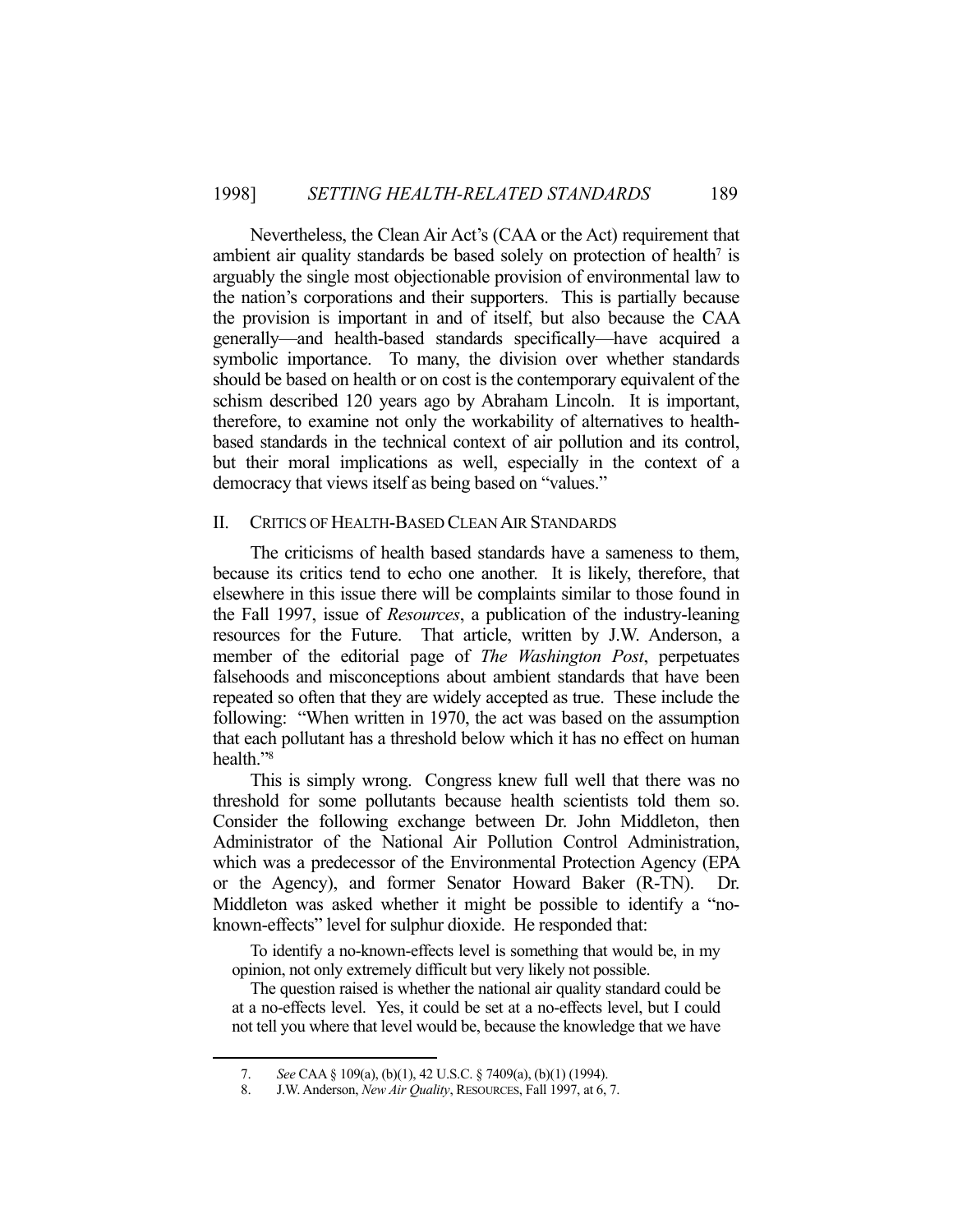shows there is not any single level where something either begins or stops. There are a series of things taking place. Two things happen: The state of our knowledge is always in flux, improvement, and secondly, it is not that simple a decision, because the causes of destruction of lung tissue, as an example, may be the end result of a series of biochemical effects that occurred earlier and that may be difficult to detect under average observation conditions.

 So, Senator Baker, it is that series of events which makes it, I would say, virtually impossible to state quite forthrightly that there is a no-effects level . . . as science progresses, it is very likely we are going to find still other body chemical systems that are being affected, so the no-effect level always corresponds, you might say, to the limitations of scientific knowledge in this area.<sup>9</sup>

 Critics also contend that standards based solely on protection of human health provide "protection for unusually sensitive people who

To resolve this largely intellectual conundrum of how to set a level that is protective of health when such a level might not exist, Dr. Middleton offered the following:

*Dr. Middleton.* The criteria documents state the level at which effects begin, some measurable things that are observed to take place. The Clean Air Act provides that the standards shall be protective of health, which means they must be lesser than the level at which this thing was observed.

Senator Muskie. But there is a no-effects area?

 <sup>9. 1990</sup> LEGIS. HIST., *supra* note 5, at 1184-85. The complete dialogue was:

*Dr. Middleton.* To identify a no-known-effects level is something that would be, in my opinion, not only extremely difficult but very likely not possible.

The question raised is whether the national air quality standard could be at a noeffects level. Yes, it could be set at a no-effects level, but I could not tell you where that level would be, because the knowledge that we have shows there is not any single level where something either begins or stops. There are a series of things taking place. Two things happen: The state of our knowledge is always in flux, improvement, and secondly, it is not that simple a decision, because the causes of destruction of lung tissue, as an example, may be the end result of a series of biochemical effects that occurred earlier and that may be difficult to detect under average observation conditions.

So, Senator Baker, it is that series of events which makes it, I would say, virtually impossible to state quite forthrightly that there is a no-effects level.

In addition, we say that a margin of safety must be included. What the margin of safety is to be is always debatable. Some people say it ought to be 10 times less than the minimum observed effect level; others have different views. That is part of the problem we can't skip over in saying that there is a no-effects level.

*Dr. Middleton.* We know from the criteria published for sulfur oxides, that at certain levels definite adverse effects occur in the lung. We also know that at a little lower level there are more subtle effects on the action of the lung, and that below that some enzyme systems begin to fail or to function improperly.

The no-effect level would have to be somewhere below that, but as science progresses, it is very likely we are going to find still other body chemical systems that are being affected, so the no-effect level always corresponds, you might say, to the limitations of scientific knowledge in this area.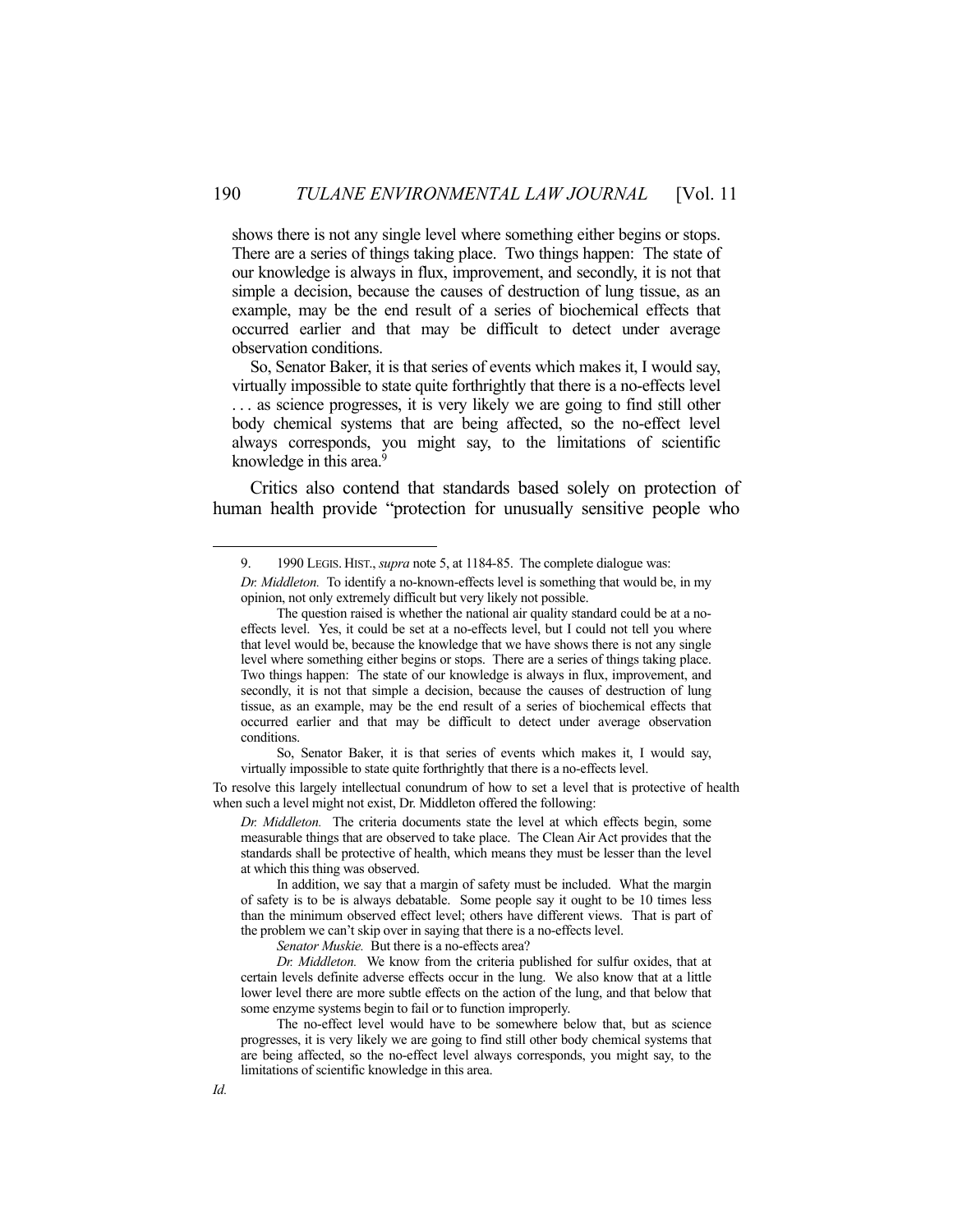experience distress at lower concentrations than the population as a whole."<sup>10</sup> Again, this is simply untrue.

 Are children at play "unusually sensitive"? Pregnant women? Postal workers? Most people would not consider these groups "unusually sensitive," but they are nevertheless examples of sensitive populations protected by ambient standards.<sup>11</sup>

 The eight-hour ozone standard proposed by the Administrator was based in part on chamber studies and in part on population studies.<sup>12</sup>

| Pollutant          | Sensitive Population                  | Percentage of        | Number of    |
|--------------------|---------------------------------------|----------------------|--------------|
|                    |                                       | Total U.S.           | Persons in   |
|                    |                                       | Population           | Sensitive    |
|                    |                                       |                      | Population   |
| Ozone              | Those with respiratory                |                      |              |
|                    | disease                               | 5.1-11.2 percent     | 13,820,000   |
|                    | Elderly                               | 12.7 percent         | 32,284,000   |
|                    | Pre-adolescents                       | 20.6 percent         | 52,517,000   |
|                    | Those exercising (e.g.                |                      |              |
|                    | jogging)                              | 4.7-23.8 percent     | 10.8 to 54.6 |
|                    | "Responders" (5 to 20                 |                      | million      |
|                    | percent of the "normal"               |                      |              |
|                    | population)                           | 5 to 20 percent      | 12.8 to 51.0 |
|                    |                                       |                      | million      |
| Sulfur dioxide     | Those with respiratory                |                      |              |
|                    | disease                               | $5.1 - 11.2$ percent | 13,820,000   |
|                    | Elderly                               | 12.7 percent         | 32,284,000   |
|                    | Pre-adolescents                       | 20.6 percent         | 52,517,000   |
| Carbon monoxide    |                                       |                      | 4,010,000    |
|                    | Pregnant women<br>Those with ischemic | 1.6 percent          |              |
|                    |                                       |                      |              |
|                    | coronary disease (e.g.                |                      |              |
|                    | angina)                               | 2.8 percent          | 7,160,000    |
| Lead               | Children under $\overline{5}$         | 7.6 percent          | 19,512,000   |
|                    | Pregnant women                        | 1.6 percent          | 4,010,000    |
| Particulate (PM10) | Those with respiratory                |                      |              |
|                    | disease                               | 5.1-11.2 percent     | 13,820,000   |
|                    | Elderly                               | 12.7 percent         | 32,284,000   |
|                    | Pre-adolescents                       | 20.6 percent         | 52,517,000   |
| Nitrogen dioxide   | Those with respiratory                |                      |              |
|                    | disease                               | 5.1-11.2 percent     | 13,820,000   |
|                    | Pre-adolescents                       | 20.6 percent         | 52,517,000   |

10. Anderson, *supra* note 8, at 8.

11. Sensitive Populations:

<u>.</u>

DEPARTMENT OF HEALTH AND HUMAN SERVICES, CENTERS FOR DISEASE CONTROL, PUBLIC HEALTH SERVICE, VITAL STATISTICS: CURRENT ESTIMATES FROM THE NATIONAL HEALTH INTERVIEW SURVEY 1993 (1994).

 12. These controlled studies of acute responses used exposure protocols mimicking ozone season patterns "(exposures of 6 to 8 hours duration to  $O_3$  concentrations of 0.08 to 0.12 ppm with intermittent exercise throughout the exposure period). Statistically significant, progressive decrements in mean FEV1 have been demonstrated in healthy, young men exposed for 6.6 hours to as little as 0.08 ppm during exercise to achieve a minute ventilation of approximately 40 L/min for 5 hours." Committee of the Environmental and Occupational Health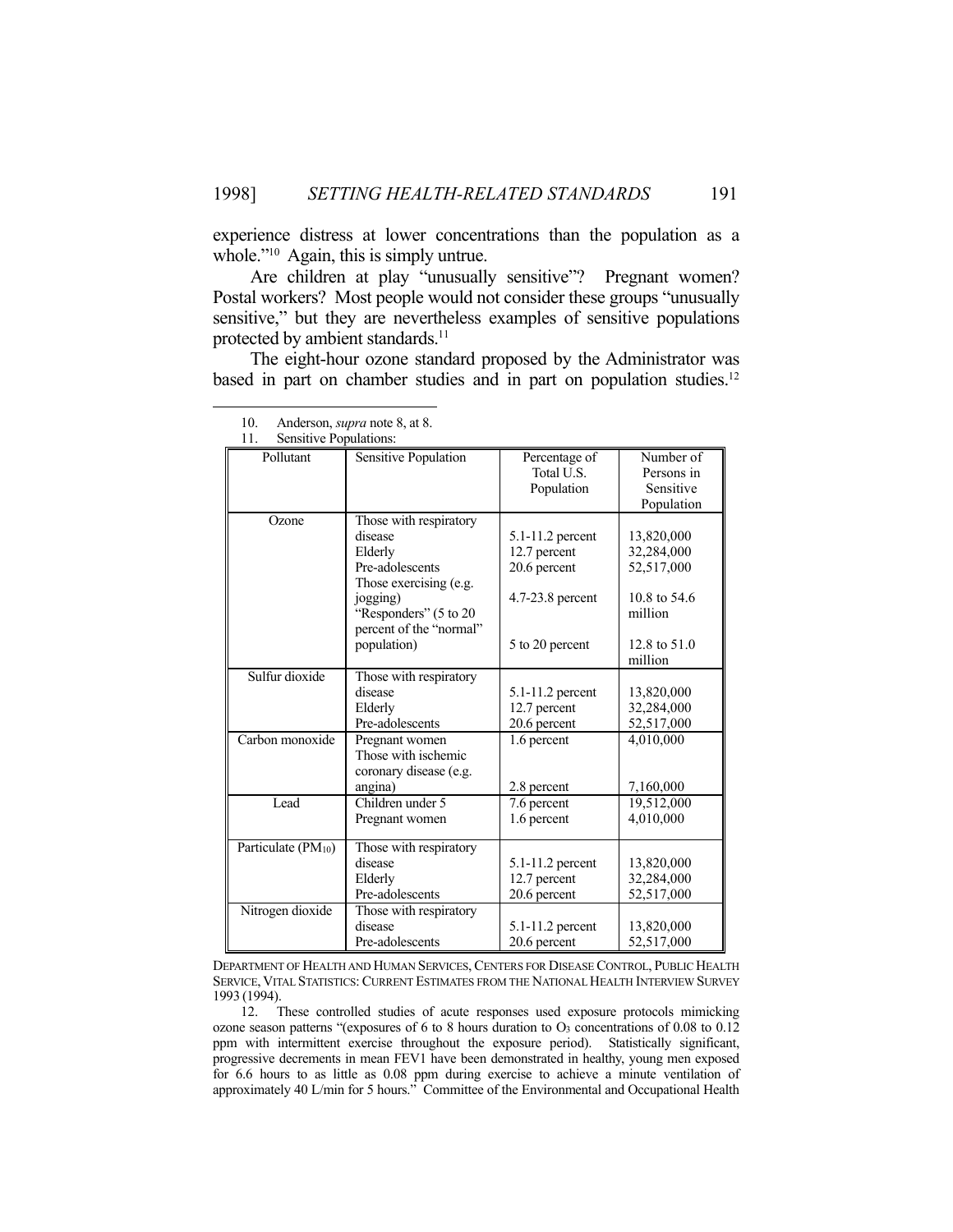Those exposed to ozone in chambers were healthy, nonsmoking, male college students.13 They experienced statistically significant, progressive decrements in measures of normal lung function.<sup>14</sup> The population studies focused on normal, otherwise healthy children and young adults spending time in outdoor settings, especially summer camps.<sup>15</sup> These children were not cripples, asthmatics, or bronchitics.16 Similarly, in the studies of the health effects of fine particles relied upon for that proposal, most were epidemilogic studies of normal populations—for example, of Philadelphia—not sensitive groups or vulnerable individuals.<sup>17</sup>

 13. *See* EPA, OFFICE OF RESEARCH AND DEVELOPMENT, AIR QUALITY CRITERIA FOR OZONE 7-75 (1996).

14. *See id.*

15. *See American Thoracic Society*, *supra* note 12, at 18.

 16. *See* B. Brunekreef et al., *Epidemiologic Studies on Short-Term Effects of Low Levels of Major Ambient Air Pollution Components*, 103 ENVTL. HEALTH PERSPECTIVES 3, 4 (1995).

Spektor et al. [for example] studied the relationship between ozone exposure and lung function changes in normal children participating in a summer camp. Ozone concentrations never exceeded .12 ppm (240 µg/m3). The lung function indices forced vital capacity (FVC), forced expiratory volume in 1 sec (FEV1), peak expiratory flow (PEF), and maximum mid expiratory flow (MMEF)—were all significantly and negatively associated with the ozone concentration in the hour preceding the lung function test. Notably, these results did not change when ozone concentrations exceeding 120 or 160 µg/m3 were excluded from the analysis . . . . In another summer camp study, Spektor et al. found results essentially the same as those obtained earlier.

*Id.* (citing D.M. Spektor et al., *Effects of Ambient Ozone on Respiratory Function in Active, Normal Children*, 137 AM.REV.RESPIR. DIS. 313 (1988)).

 17. *See* EPA, OFFICE OF RESEARCH AND DEVELOPMENT, AIR QUALITY CRITERIA FOR PARTICULATE MATTER 12-115 (1996) [hereinafter PM CRITERIA DOCUMENT].

For example, Ransom and Pope (1992) studied elementary school absences in connection with the steel strike in the Utah Valley. Data for school absences from 1985 to 1991 were obtained from two sources: (1) district-wide attendance averages by grade level from the Provo School District, and (2) daily absenteeism records from the Northridge Elementary School in Orem. A highly significant increase of about 2% in the absence rates (absolute increase) for an increase of 100 µg/m3 increase in the 4-

Assembly of the American Thoracic Society, *State of the Art Review: Health Effects of Outdoor Air Pollution*, 153 AM. J. RESPIR. CRIT. CARE MED. 3, 17 (1996) [hereinafter *American Thoracic Society*] (citing D.H. HORSTMAN, CHANGES IN PULMONARY FUNCTION AND AIRWAY REACTIVITY DUE TO PROLONGED EXPOSURE TO TYPICAL AMBIENT OZONE LEVELS. ATMOSPHERIC OZONE RESEARCH AND ITS POLICY IMPLICATIONS: PROCEEDINGS OF THE 3RD US-DUTCH INTERNATIONAL SYMPOSIUM; MAY 1988; NIJMEGEN, THE NETHERLANDS 755-62 (T. Schneider et al. eds. 1989)); *see also* D.H. Horstman et al., *Ozone Concentration and Pulmonary Response Relationships for 6.6 hr Exposures With 5 hr of Moderate Exercise to 0.08, 0.10 and 0.12 ppm,* 142 AM. REV. RESPIR. DIS. 1158 (1990). "For example, Horstman et al. exposed subjects at 0.08 and 0.10 ppm ozone, and found a decrease in FEV1 of 11.4 percent at .10 and 8.4 percent at 0.08 ppm." EPA, OFFICE OF RESEARCH AND DEVELOPMENT, AIR QUALITY CRITERIA FOR OZONE 7-56 (1996). "When exposed to 0.08 and 0.10 ppm ozone under the EPA prolonged exposure protocol, all of the subjects had increased levels of PMNs and IL-6, which are signals of inflammation and indicators of increased susceptibility to infection. There were also increases in fibronectin and PGE2. Alveolar macrophages removed both groups had decreased ability to consume Candida albicans." *Id.* at 7-75.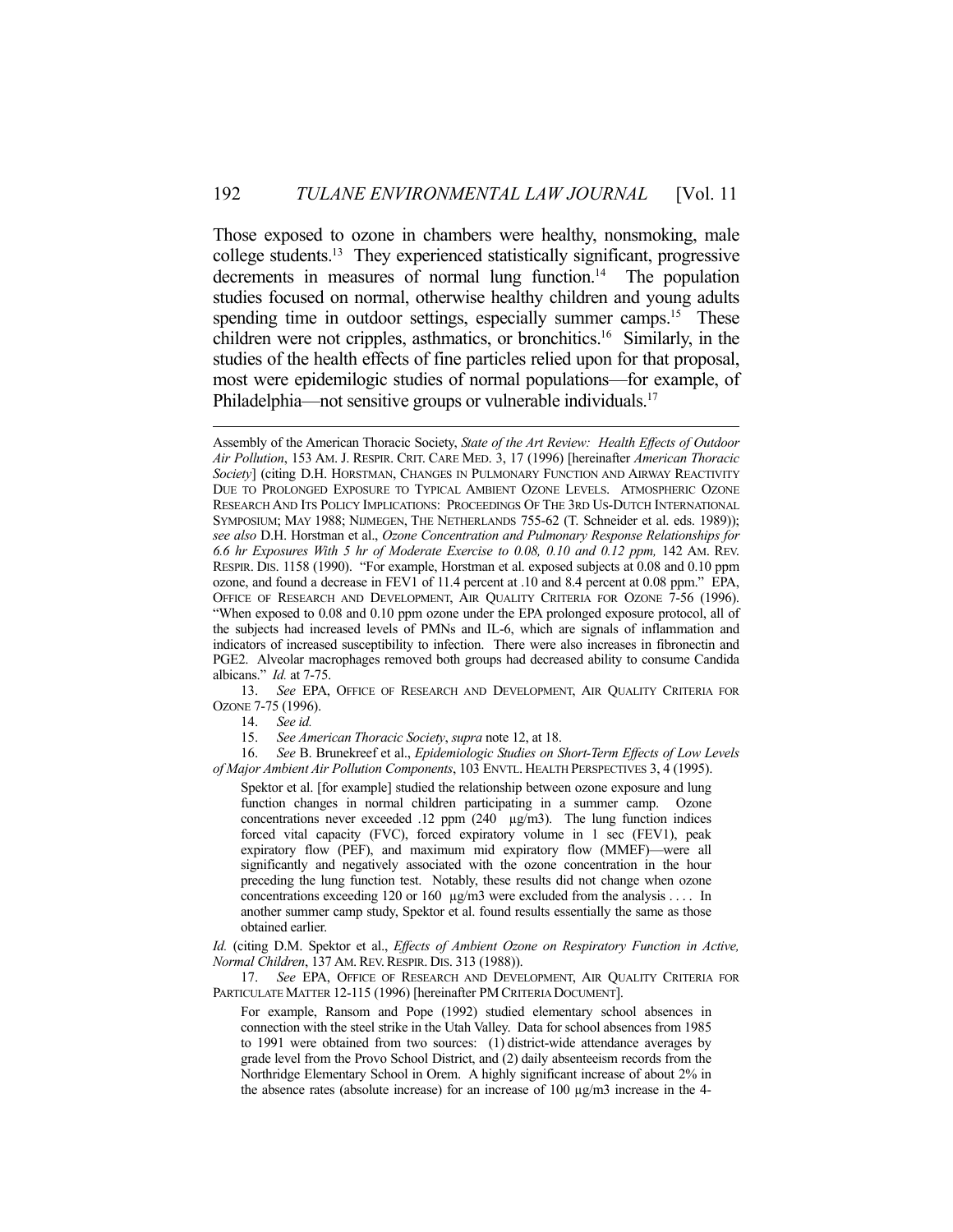Critics also charge that "the statute is pushing the standards down to background levels.  $\ldots$ <sup>"18</sup> Yet, can there be a "background" for pollutants that do not exist naturally? This is the case with fine particles  $(PM_{2.5})$ , which are almost wholly created by combustion and related processes.<sup>19</sup> Only the larger particles are of crustal or geologic origin, for which there would be a natural background.<sup>20</sup> Similarly, the ozone standard proposed and adopted by the Administrator is 0.08 parts-per-million (ppm) over an eight-hour period.<sup>21</sup> While it is true that ozone occurs "naturally"—that is, in the absence of humans—that level is believed to be 0.03 to 0.04 ppm, perhaps as low as 0.01 ppm.22 Adverse health effects have been found above  $0.04$  ppm, but not at  $0.04<sup>23</sup>$  Ozone levels of  $0.08$  are indeed encountered even in rural settings, but they are that high only because of human activity and not, therefore, "natural" background.<sup>24</sup>

*Id.* (citations omitted).

*Id.* at 12-126 (citations omitted).

18. Anderson, *supra* note 8, at 8.

 19. *See* PM CRITERIA DOCUMENT, *supra* note 17, at 11-102. Indeed, the primary argument advanced for moving exclusively to a focus on finer particles was that larger particulate matter tends to be of "geologic" or "crustal" origin and, hence, less toxic than PM2.5. Although the composition of the fine particle fraction is very complex, studies in the United States indicate that it contains sulfate; ammonium and hydrogen ions; and, elemental carbon and secondary organic carbon. A variety of metals are also present, including cadmium, vanadium, titanium, and iron. *See id.*

20. *See id.*

 21. *See* National Ambient Air Quality Standards for Ozone: Proposed Decision, 61 Fed. Reg. 65,716 (1996) (to be codified at 40 C.F.R. pt. 50).

 22. *See* A. Volz & D. Kley, *Evaluations of the Montsouris Series of Ozone Measurements in the Nineteenth Century*, 332 NATURE 240 (1988). From 1876 to 1910 measurements of atmospheric ozone concentrations were measured at Montsouris, France, which is near Paris. These measurements were reanalyzed by Volz and Kley using the same techniques as the original researchers. Their analysis showed that surface ozone concentrations near Paris 100 years ago averaged about 10 parts per billion. Current concentrations in the most unpolluted areas of Europe average 20 and 45 ppb. This doubling of tropospheric ozone concentrations is "as remarkable as the observation of a hole in the stratospheric ozone layer over the Antarctic and potentially is just as consequential." *Id. See also* COMMITTEE ON TROPOSPHERIC OZONE FORMATION AND MEASUREMENT, NATIONAL RESEARCH COUNCIL, RETHINKING THE OZONE PROBLEM IN URBAN AND REGIONAL AIR POLLUTION 19-23 (1991).

 23. *See American Thoracic Society*, *supra* note 12, at 26. "Analysis of pulmonary function data from the National Health and Nutrition Examination Survey (NHANES II) showed ambient O3 concentration to be associated with loss of lung function where annual ambient averages were above 0.04 ppm . . . ." *Id.*

24. *See* Volz & Kley, s*upra* note 22, at 42.

week average PM<sub>10</sub> was found for both sets of data, and the coefficient was similar even when a dummy variable was added for the strike.

Brunekreef et al. (1991) further analyzed data from Dockery et al. (1982) on pulmonary function in children in Steubenville, Ohio as part of the Harvard Six-Cities Study. Linear decreases in forced vital capacity (FVC) with increasing TSP concentrations were found . . . .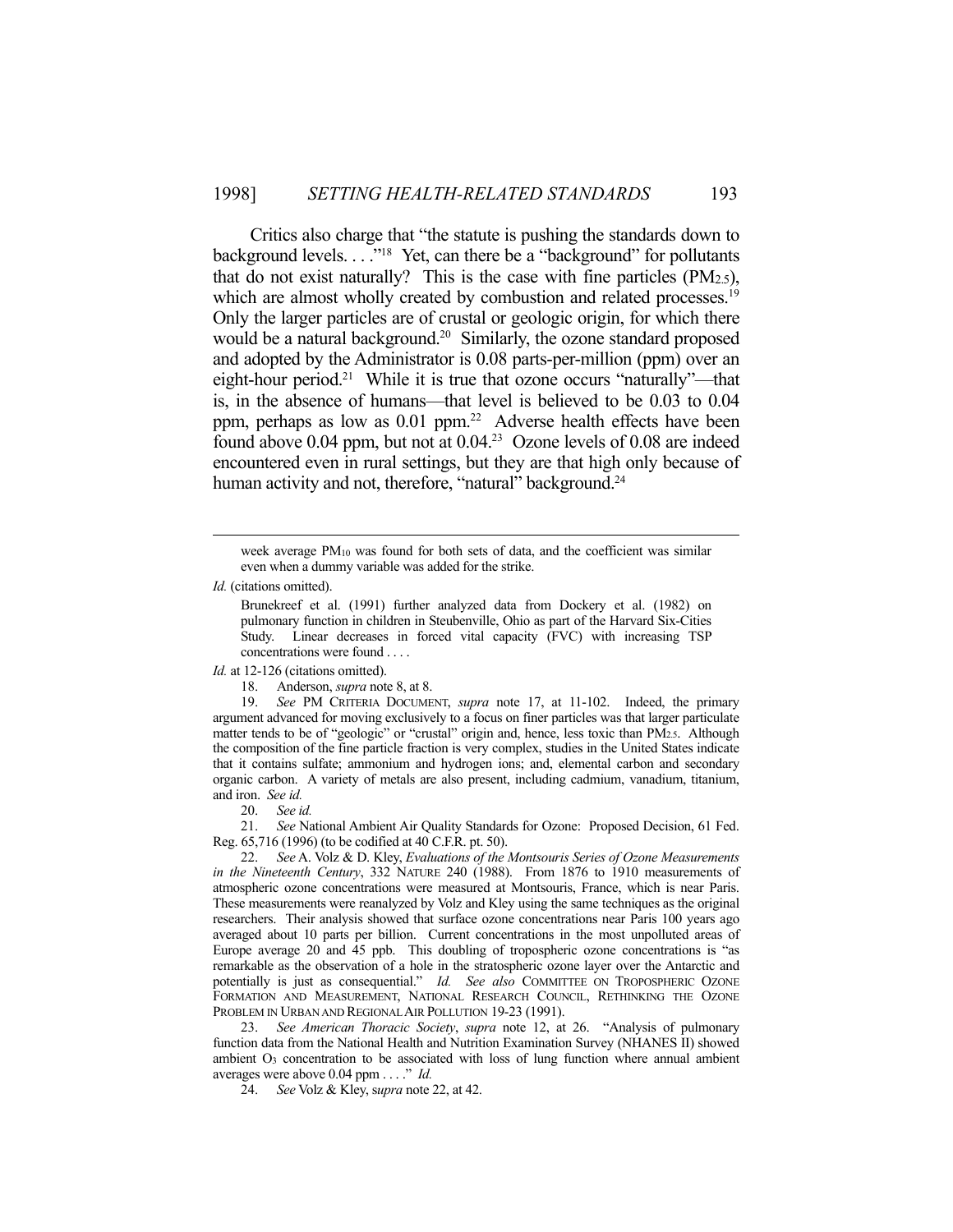Untroubled by these facts, critics conclude that "the present language of the statute is pushing the standards down . . . [to] the point where they will become unenforceable and merely aspirational."<sup>25</sup> This criticism is based on the fact that once health-based standards are adopted, costs must then be taken into account in setting deadlines and developing control programs.26 As a result, dates for attaining the ambient standards are pushed far into the future and become uncertain of attainment.<sup>27</sup> In

1

 27. The 1990 CAA Amendments appear to have merely extended the attainment dates for areas as outlined in Table I. The Amendments set six deadline categories for ozone nonattainment areas, based on air quality, expressed as the EPA "design value" (essentially the fourth most unhealthy ozone day in the previous three years):

|                | Design Value (ppm) | <b>Attainment Date</b> |
|----------------|--------------------|------------------------|
| Marginal       | $0.121$ to $0.138$ | Nov. 15, 1993          |
| Moderate       | $0.138$ to $0.160$ | Nov. 15, 1996          |
| <b>Serious</b> | $0.160$ to $0.180$ | Nov. 15, 1999          |
| Severe I       | $0.180$ to $0.190$ | Nov. 15, 2005          |
| Severe II      | $0.190$ to $0.280$ | Nov. 15, 2007          |
| Extreme        | 0.280 and above    | Nov. 15, 2010          |

Table I: Ozone Smog Requirements

CAA § 181(a), 42 U.S.C. § 7511(a)(1) (1994).

Table II: PM10 Requirements

| Area Classification               | Attainment Date |
|-----------------------------------|-----------------|
| Moderate—Initially All Areas      | Dec. 31, 1994   |
| Serious—Areas Unable to Attain by | Dec. 31, 2001   |
| Dec. 31, 1994                     |                 |

CAA § 188(c), 42 U.S.C. § 7513(c).

 The nation's 41 carbon monoxide nonattainment areas (as of 1989) are divided into two categories, based on the severity of the problem, according to Table III.

Table III: Carbon Monoxide Requirements

| 18010 1111 - Caroon Mondanee Registrations |                     |                   |  |
|--------------------------------------------|---------------------|-------------------|--|
|                                            | Design Value        |                   |  |
|                                            | (parts per million) | Attainment Date   |  |
| Moderate                                   | 9.1 to 16.4         | December 31, 1995 |  |
| <b>Serious</b>                             | 16.5 and above      | December 31, 2000 |  |

CAA § 186(a)(1), 42 U.S.C. § 7512(a)(1). In reality, there is no longer any fixed date by which the standards must be met because the 1990 CAA Amendments create a series of self-extending attainment dates. The mechanism is rather complex but quite ingenious.

The attainment date set by Section  $172(a)(2)$  is "the date by which attainment can be achieved as expeditiously as practicable, but no later than five years from the date such area was designated nonattainment under Section 107(d), except that the Administrator may extend the attainment date ... for a period no greater than ten years ...." CAA § 172(a)(2), 42 U.S.C.  $§ 7502(a)(2)$ . Thus, the law appears to establish a firm deadline. This impression is confirmed by congressional statements to that effect. For example, the Senate Committee described the program as follows: "Depending on the severity of the pollution problem, nonattainment areas

 <sup>25.</sup> Anderson, *supra* note 8, at 8.

 <sup>26.</sup> *See id.* Many provisions of the CAA expressly require costs to be taken into account. *See, e.g.*, CAA § 111, 42 U.S.C. § 7411 (new source performance standards); CAA  $\S 202(i)(3)(B)$ , 42 U.S.C.  $\S 7521(i)(3)(B)$  (new light duty vehicle emission standards); and CAA § 112(d)(2), 42 U.S.C. § 7412(d)(2) (maximum achievable control technology for hazardous air pollutants).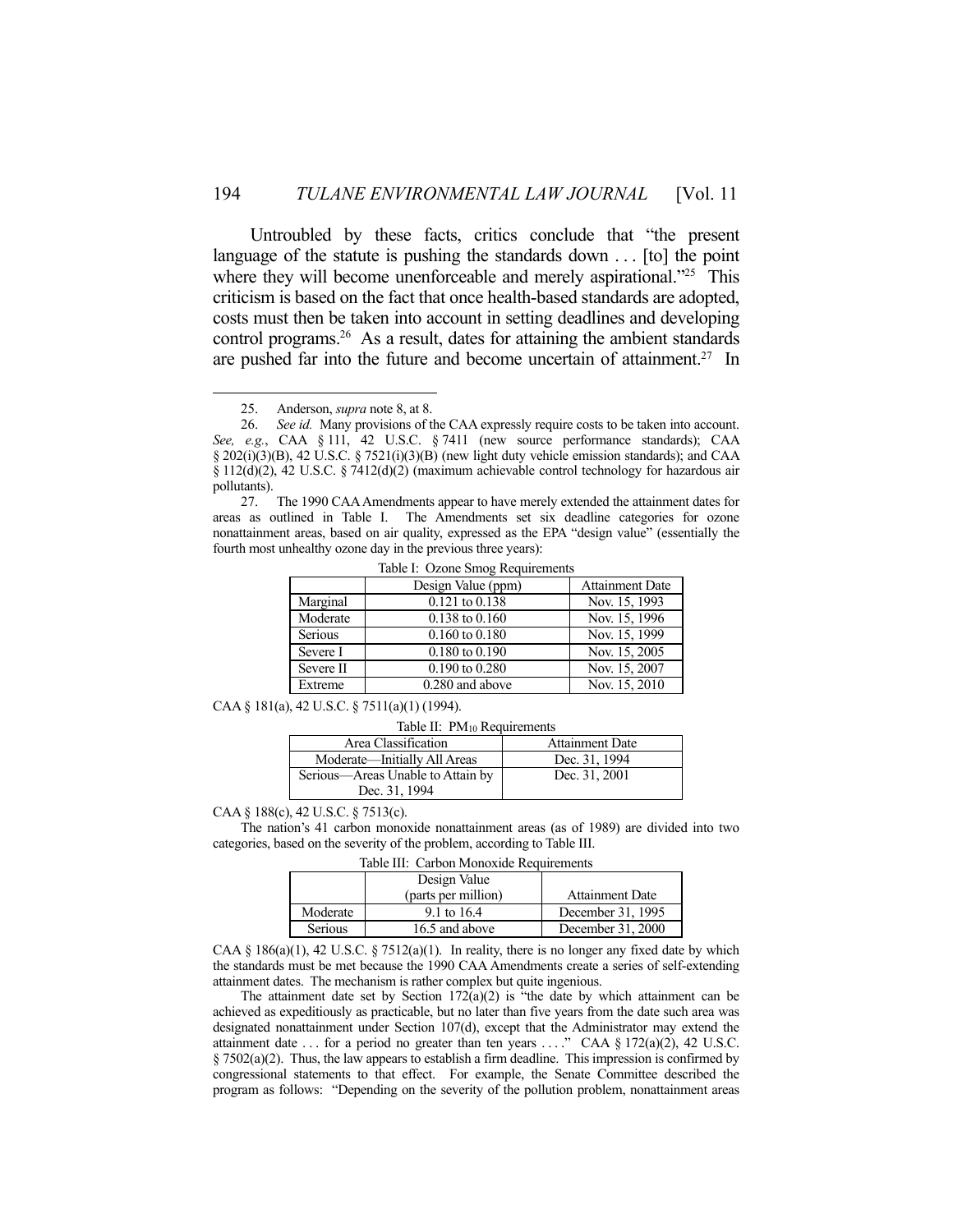other words, according to critics, the delays engendered by taking costs into account become so great that there should be no need to even pretend that public health is being protected. This Kafkaesque reasoning might make sense if the health effects involved were minor. They are not minor at all.

#### III. HEALTH EFFECTS OF PARTICULATES AND OZONE

#### *A. Particulates*

 A large body of compelling evidence demonstrates that particulate matter is associated with early and unnecessary deaths, aggravation of heart and lung diseases, reduction in the ability to breathe normally, and increases in respiratory illnesses, leading to school and work absences.<sup>28</sup> As particulate levels rise, so do runny or stuffy noses, sinusitis, sore throat, wet cough, head colds, hayfever, burning or red eyes, wheezing, dry cough, phlegm, shortness of breath, and chest discomfort or pain, as

The attainment date for an area designated nonattainment with respect to a national primary ambient air quality standard shall be the date by which attainment can be achieved as expeditiously as practicable, but no later than five years from the date of the notice under section 7407(d), except that the Administrator may extend the attainment date to the extent the Administrator determines appropriate, for a period of no greater than ten years from the date of the notice under section  $179(c)(2)$ , considering the severity of nonattainment and the availability and feasibility of pollution control measures.

CAA § 172(a)(2), 42 U.S.C. § 7502(a)(c). Because the number of such automatic extensions is unlimited, there is never a fixed date by which the public can be assured the air will meet the health-based standards. *See* Curtis A. Moore, *The 1990 Clean Air Act Amendments: Silk Purse or Sow's Ear?* 2 DUKE ENVTL. L. & POL'Y F. 26, 58 (1992).

 28. *See American Thoracic Society*, *supra* note 12, at 31. "Survival analysis of mortality from a 14 to 16 year follow-up of 8,111 adults participating in the Harvard Six Cities Study showed increased city-specific mortality rates after adjusting for individual risk factors. Adjusted mortality appeared to increase most consistently with fine particle concentrations  $(2.5 \mu m)$ aerodynamic diameter) with a 26% increased risk for total mortality across the range of mean fine particle exposure (11 to 29.6 µg/m3), and 37% for cardiopulmonary mortality. These observed associations were not explained by personal smoking, occupational exposures, or history of chronic disease." *Id.*

for any of the pollutants must attain the health standard within (the specified number of years) for ozone." However, an area failing to attain the standard by the applicable date is subject to Section 179(d), "Consequences" is described in paragraph (3), which provides that:

<sup>(3)</sup> The attainment date applicable to the revision required under paragraph (1) shall be the same as provided in the provisions of section 172(a)(2), except that in applying such provisions the phrase "from the date of notice under section  $179(c)(2)$ " shall be substituted for the phrase "from the date such area was designated nonattainment under section 107(d)" and for the phrase "from the date of designation as nonattainment."

CAA § 179(d)(3), 42 U.S.C. § 7509(d)(3). Thus, for areas failing to meet their deadlines, Section  $172(a)(2)$ , with the substitutions required by Section  $179(d)(3)$ , reads as follows:

<sup>(2)</sup> Attainment dates for nonattainment areas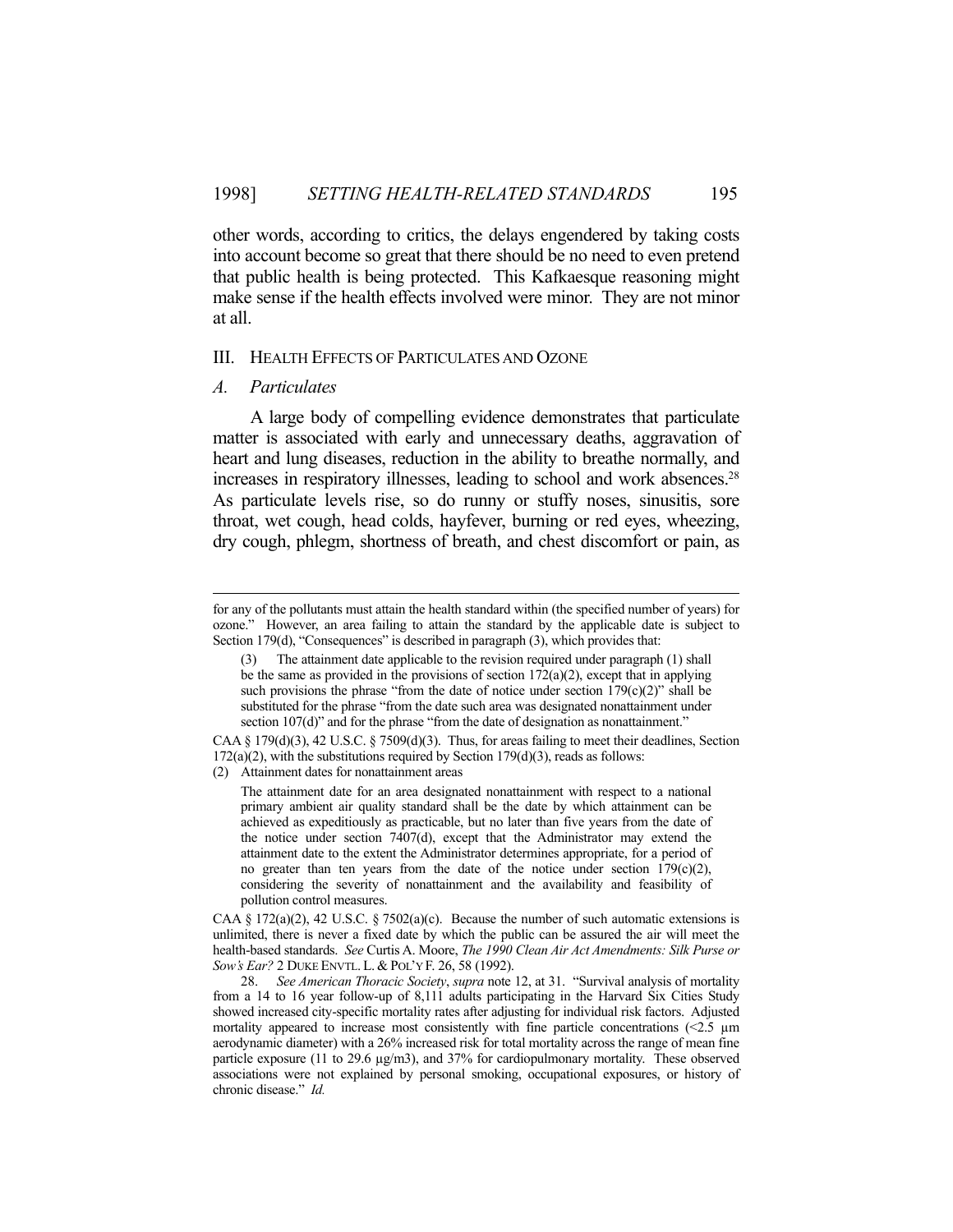well as hospital admissions for asthma and bronchitis.<sup>29</sup> Studies have shown that chronic cough, asthma, and emphysema rise among nonsmoking Seventh-Day Adventists;<sup>30</sup> bronchitis and chronic cough increase in school children $31$  as do emergency room and hospital admissions.32 In Utah, when particulate levels rose, hospital admissions of children for respiratory illnesses tripled.<sup>33</sup> Acute respiratory symptoms and/or illness have also been associated with particulate air pollution in six eastern towns, in adults in 63 cities, and in two Swiss cities.<sup>34</sup>

 In plain terms, at levels commonly encountered, particulate pollution kills and disables Americans, especially children, the elderly, and those who are ill.

#### *B. Ozone*

1

 Recent studies have also found ozone to be associated with daily mortality in Belgium,<sup>35</sup> Amsterdam,<sup>36</sup> and London.<sup>37</sup> Two more studies demonstrating an association between ozone and mortality, one in Brisbane<sup>38</sup> and the other in Rotterdam,<sup>39</sup> have been submitted for publication.

 <sup>29.</sup> *See* D.W. Dockery & C. A. Pope, III, *Acute Respiratory Effects of Particulate Air Pollution*, 15 ANN. REV. PUB. HEALTH 107, 122 (1994).

 <sup>30.</sup> *See* G.L. Euler et al., *Chronic Obstructive Pulmonary Disease Symptom Effects of Long Term Cumulative Exposure to Ambient Levels of Total Suspended Particulates and Sulfur Dioxide in California Seventh-Day Adventist Residents*, 42 ARCH. ENVTL. HEALTH 213, 214 (1987).

 <sup>31.</sup> *See* J. Ware et al., *Effect of Ambient Sulfur Oxides and Suspended Particles on Respiratory Health of Preadolescent Children,* 133 AM. REV. RESPIR. DIS. 834 (1986); D.W. Dockery et al., *Effects of Inhalable Particles on Respiratory Health of Children*, 139 AM. REV. RESPIR. DIS. 587 (1989).

 <sup>32.</sup> *See* D.V. Bates et al., *Air Pollution and Hospital Admissions in Southern Ontario: The Acid Summer Haze Effect*, 43 ENVTL. RES. 317, 328 (1987); J.M. Samet et al., *The Relationship between Air Pollution and Emergency Room Visits in an Industrial Community*, 31 J. AIR. POLLUT. CONTROL ASS'N 236 (1981).

 <sup>33.</sup> *See* J. Gross et al., *Monitoring of Hospital Emergency Room Visits as a Method for Detecting Health Effects of Environmental Exposures*, 32 SCI.TOTAL ENVTL. 289 (1984).

 <sup>34.</sup> *See* Joel Schwartz, *Air Pollution and Daily Mortality: A Review and Meta Analysis*, 64 ENVTL.RES. 36, 50 (1994).

 <sup>35.</sup> *See* F. Sartor et al., *Temperature, Ambient Ozone Levels, and Mortality during Summer, 1994, in Belgium, 70 ENVTL. RES. 105 (1995).* 

 <sup>36.</sup> *See* A. Verhoeff et al., *Air Pollution and Daily Mortality in Amsterdam*, 7 EPIDEM. 225 (1996).

 <sup>37.</sup> *See* H. Ross Anderson et al., *Air Pollution and Daily Mortality in London: 1987–92*, 312 BMJ 665 (1996).<br>38. See R.W.

 <sup>38.</sup> *See* R.W. Simpson et al., *The Association Between Outdoor Air Pollution and Daily Mortality in Brisbane, Australia*, ARC. ENVTL. HEALTH (Submitted 1997).

 <sup>39.</sup> *See* G. Hoek et al., *Effects of Ambient Particulate Matter and Ozone on Daily Mortality in Rotterdam, the Netherlands*, ARC. ENVTL. HEALTH (Submitted 1997).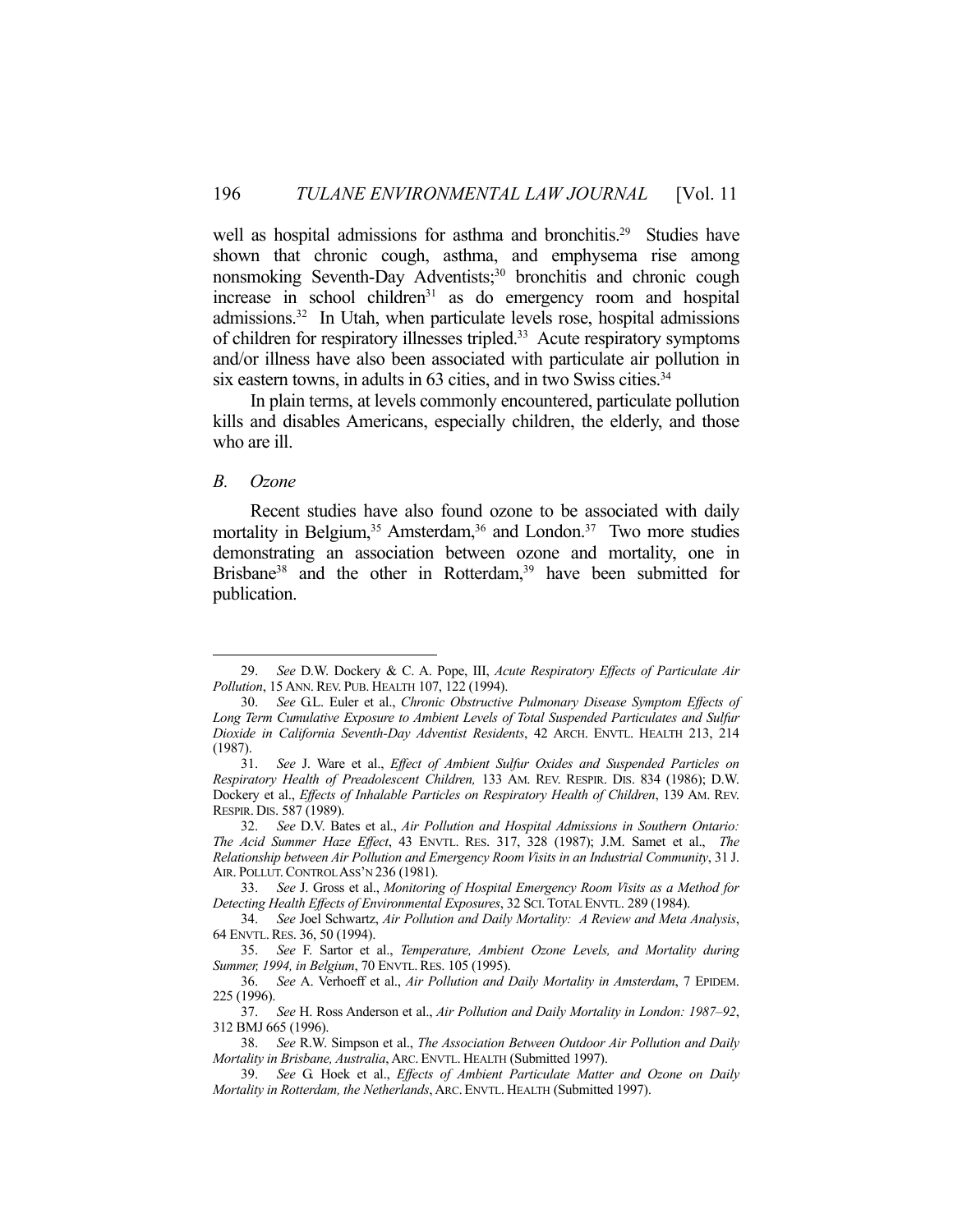Even without these recent studies, however, it is clear that the impacts of ozone exposure are grave. The body of evidence that ozone causes chronic, pathologic lung damage is overwhelming. At levels routinely encountered in most American cities, ozone burns through cell walls in lungs and airways, $40$  tissues redden and swell, $41$  cellular fluid seeps into the lungs, $42$  and over time their elasticity drops. $43$  Macrophage cells rush to the lung's defense, but they too are stunned by the ozone.<sup>44</sup> Susceptibility to bacterial infections increases, possibly because ciliated cells that normally expel foreign particles and organisms have been killed and replaced by thicker, stiffer, nonciliated cells.<sup>45</sup> Scars and lesions form in the airways.46 At ozone levels that prevail through much of the year in California and other warm-weather cities, healthy, nonsmoking young men who exercise can't breathe normally.<sup>47</sup> Breathing is rapid, shallow, and painful.48

1

 43. *See* Martin Lippman, *Health Effects of Ozone: A Critical Review*, 39 J. AIR POLLUT. CONTROL ASS'N 672, 672–95 (1985); *see also* H.S. Van Louveren et al., *Effects of Ozone on the Defense to a Respiratory Listeria Monocytogenes Infection in the Rat*, *Suppression of Macrophage Function on Cellular Immunity and Aggravation of Histopathology in Lung and Liver During Infection*, 94 TOXICOL. APPL. PHARMACOL. 374, 374-93 (1988); D. E. Gardner, *Use of Experimental Airborne Infections for Monitoring Altered Host Defenses*, 43 ENVTL. HEALTH PERSP. 99, 99-107 (1982); M.I. Gilmour et al., *Ozone-enhanced Pulmonary Infection with Streptococcus Zooepidemicus in Mice: The Role of Alveolar Macrophage Function and Capsular Virulence Factors*, 147 AM. REV. RESPIR. DIS. 753, 753-60 (1993); M.I. Gilmour & M.K. Selgrade, *A Comparison of the Pulmonary Defenses Against Streptococcal Infection in Rats and Mice Following 03 Exposure: Differences in Disease Susceptibility and Neutrophil Recruitment*, 123 TOXICOL. APPL. PHARMACOL. 211, 217 (1993); J.R. Harkema et al., *Response of the Macaque Nasal Epithelium to Ambient Levels of Ozone: A Morphological and Morphometric Study of the Transitional and Respiratory Epithelium*, 128 AM.J. PATHOL. 129 (1987).

 44. *See* R. B. Devlin et al., *Exposure of Humans to Ambient Levels of Ozone for 6.6 Hours Causes Cellular and Biochemical Changes in the Lung*, 4 AM. J. RESPIR. CELL. MOLEC. BIOL. 72, 72-81 (1991); *see also* S.D. Harder et al., *Inhibition of Human Natural Killer Cell Activity Following In Vitro Exposure to Ozone*, 2 INHAL.TOXICOL. 161, 161-73 (1990).

 47. *See* W.F. McDonnell et al., *Pulmonary Effects of Ozone Exposure During Exercise: Dose Response Characteristics*, 54 J.APPL. PHYSIOL. 1345 (1983).

48. *See generally id.*

 <sup>40.</sup> *See* E.S. Schelegle et al., *Time Course of Ozone-induced Neutrophilia in Normal Humans*, 143 AM. REV. RESPIR. DIS. 1353 (1991).

 <sup>41.</sup> *See id.*

 <sup>42.</sup> *See* D.E. Graham et al., *Neutrophil Influx Measured in Nasal Lavages of Humans Exposed to Ozone*, 43 ARCH. ENVTL. HEALTH 228 (1988); *see also* D.E. Graham et al., *Biomakers of Inflammation in Ozone-Exposed Humans*, 142 AM.REV.RESPIR. DIS. 152 (1990); R. Bascom et al., *Effect of Ozone Inhalation on the Response to Nasal Challenge with Antigen of Allergic Subjects*, 142 AM. REV. RESPIR. DIS. 594 (1990); C.E. Smith et al., *Mast Cell Tryptase is Increased in Nasal and Bronchial Alveolar Lavage Fluids of Humans after Ozone Exposure*, 5 INHALATION TOXICOL. 117 (1993).

 <sup>45.</sup> *See* Van Louveren et al., *supra* note 43, at 374. *See also* Gardner, *supra* note 43, at 99.

 <sup>46.</sup> *See* EPA, OFFICE OF RESEARCH AND DEV., EXECUTIVE SUMMARY: AIR QUALITY CRITERIA FOR OZONE AND RELATED PHOTOCHEMICAL OXIDANTS (1996) [hereinafter OZONE CRITERIA DOCUMENT].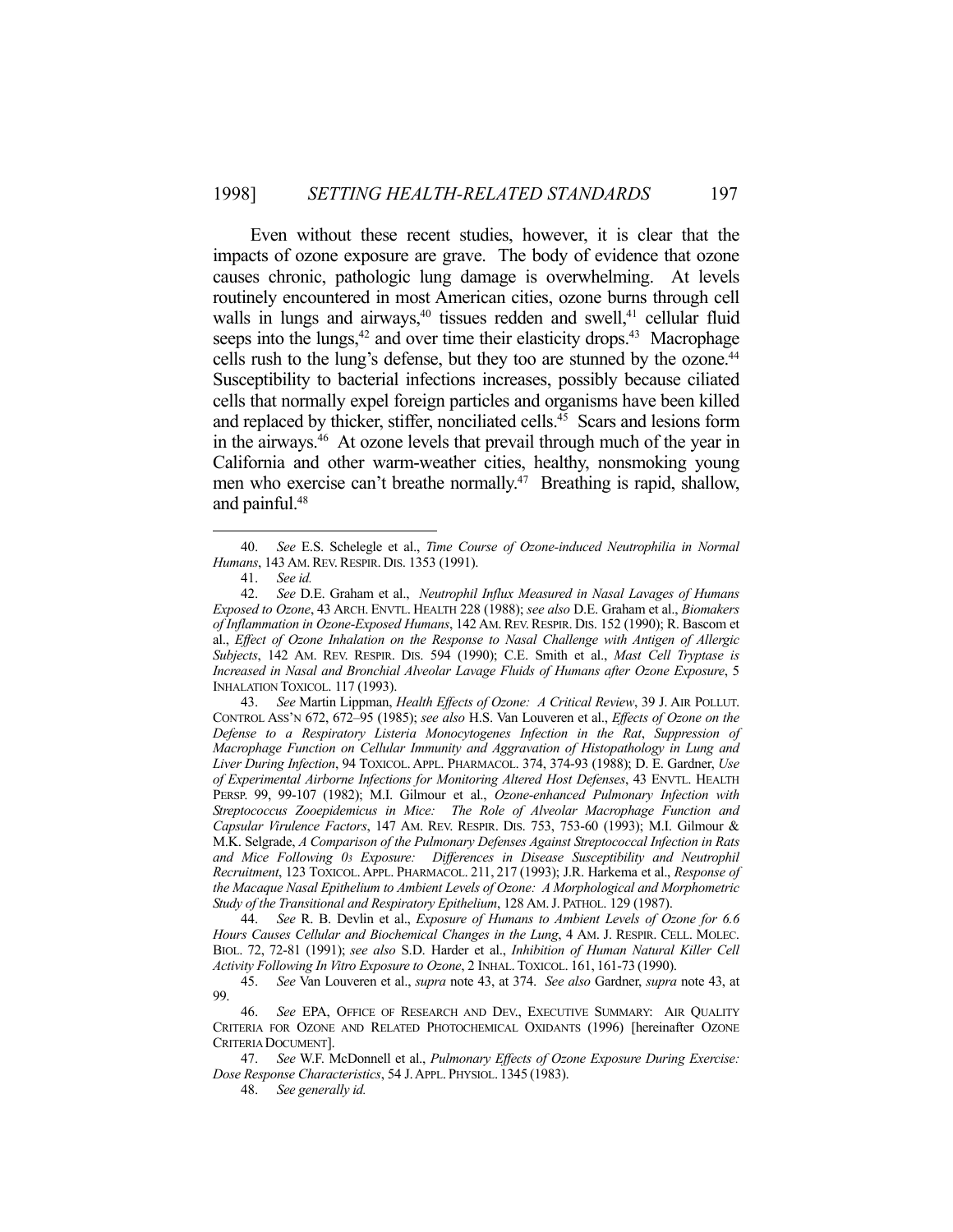As ozone levels rise, hospital admissions and emergency department visits do the same.<sup>49</sup> In some laboratory animals, cancers appear.<sup>50</sup> Children at summer camp lose the ability to breathe normally as ozone levels rise, even when the air is clean by reference to the former federal standard, and these losses continue for up to a week.<sup>51</sup>

 Still, critics such as William Ruckelshaus assert that it is "inherently irrational" to base standards on protection of human health, typically arguing in favor of using a cost-benefit analysis.<sup>52</sup> This, they argue, would optimize societal expenditures of a scarce resource; namely, money.<sup>53</sup>

 This is an appealing argument. Except for the rich (and probably even they feel pinched on occasion), money is indeed scarce. Certainly, I'd like more. (Whether it should be a subsidy provided by the lives and health of others is another matter, however.)

 But does achieving ambient standards based on health really cost billions of dollars? For that matter, does it cost any money at all? If so, can those costs be predicted accurately enough in advance to conduct a cost-benefit analysis?

## IV. THE NEAR IMPOSSIBILITY OF CALCULATING COSTS

 Proponents of cost-benefit analysis assert, and many people accept without challenge, that the costs of complying with environmental requirements can be calculated fairly easily.<sup>54</sup> Yet, experience for a quarter century demonstrates that calculating cost can be every bit as

 <sup>49.</sup> *See* OZONE CRITERIA DOCUMENT, *supra* note 46, at 1-26. *See also* Patrick L. Kinney & Haluk Ozkaynak, *Associations of Daily Mortality and Air Pollution in Los Angeles County*, 54 ENVTL. RES. 99 (1991); Patrick L. Kinney & Haluk Ozkaynak, *Associations Between Ozone and Daily Mortality in Los Angeles and New York City*, 145 AM.REV.RESPIR. DIS. A95 (1992).

 <sup>50.</sup> *See* OZONE CRITERIA DOCUMENT, *supra* note 46, at 1-21.

 <sup>51.</sup> *See generally* Patrick L. Kinney et al., *A Critical Evaluation of Acute Ozone Epidemiology Results*, 43 ARCH. ENVTL. HEALTH 168 (1988).

<sup>52.</sup> Ruckelshaus June Letter, *supra* note 3, at 3.<br>53. Speaking at a news conference to discuss a

 <sup>53.</sup> Speaking at a news conference to discuss a legislative proposal to require cost-benefit analysis when federal rules are issued, Sen. Fred Thompson (R-TN) explained that, "[t]here's only a limited amount of money and resources that we have with regard to things such as the environment and safety and that sort of thing, which is our primary concern." *Senators Thompson and Levin Hold News Conference to Discuss Proposed Bipartisan Legislation on Federal Regulations*, WASH.TRANSCRIPT SERVICE, Feb. 4, 1998.

 <sup>54.</sup> For example, testifying in favor of legislation that would require federal rules to be based on cost-benefit analysis, Christopher C. Horner of the Small Business Survival Committee, an industry-supported organization, minimized the effort involved as follows: "S.981 merely asks the agency to do the cost-benefit analysis, and then the analysis is simply part of the rule making record." *Hearings on S.981: The Regulatory Improvement Act Before the Senate Committee on Governmental Affairs*, 105th Cong. (1998) (statement for the record by Christopher C. Horner, Counsel to the Small Business Survival Committee).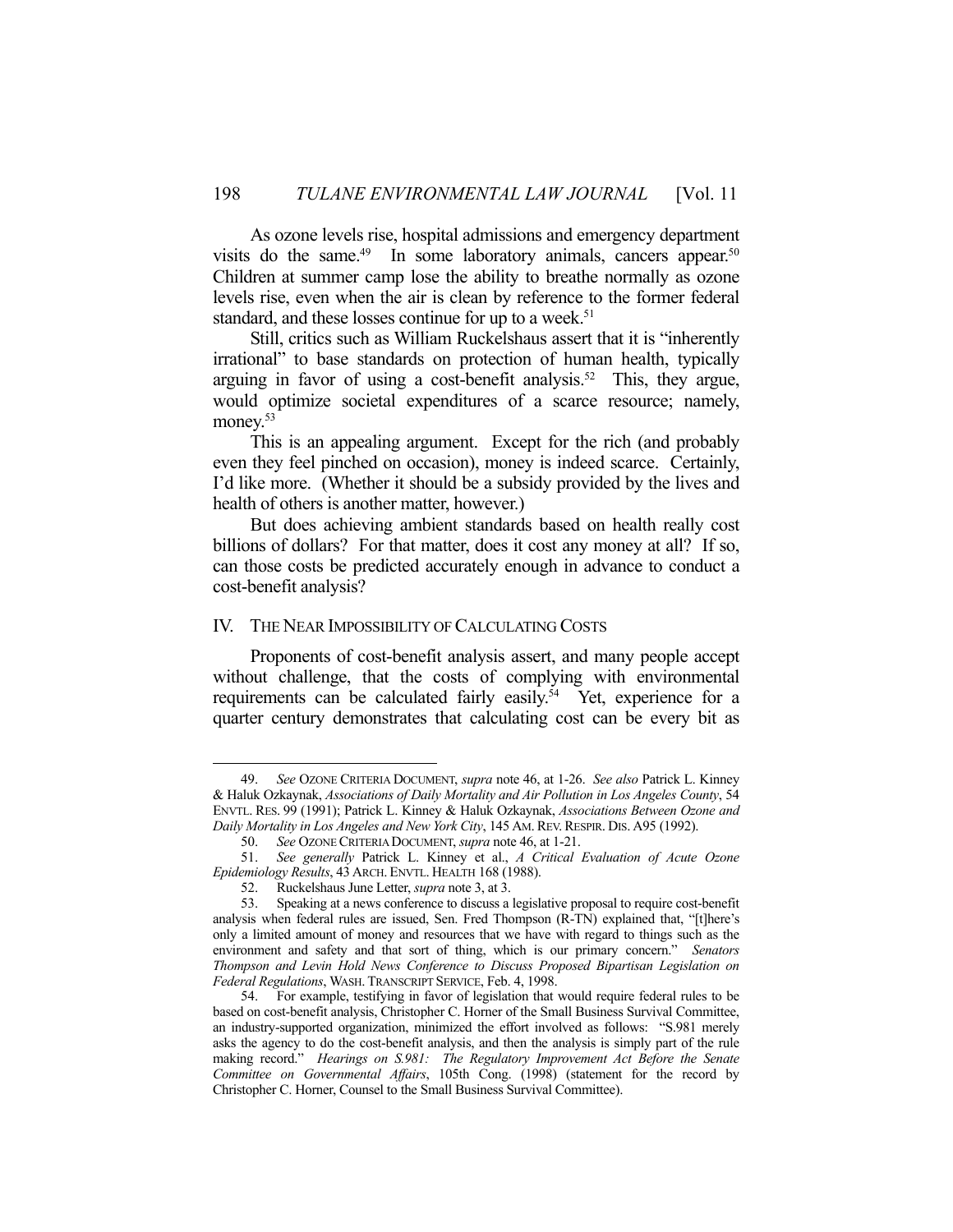difficult as predicting benefits, and sometimes even more so.<sup>55</sup> This makes weighing of costs and benefits difficult under the best of circumstances, but sometimes impossible when dealing with air pollution. Corporations seem incapable of projecting true costs and unwilling or incapable of being truthful. How else can nearly thirty years of consistent, massive error be explained?

 Consider industry statements regarding a variety of proposed regulatory programs:

## *A. Emission Standards*

1

 When Congress was considering enactment of the first nationally uniform emission standards for automobiles in 1970, the president of General Motors protested to Senator Edmund S. Muskie (D-ME) that "[a]ccomplishment of these goals, as far as we know, simply is not technologically possible within the time frame required."56 With

 <sup>55.</sup> For example, in 1982 a variety of electric utilities projected rate increases that would result from S. 3041, which mandated an 8 million ton reduction in emission of sulphur dioxide over a 10 to 12 year period. American Electric Power projected a system-wide increase of 63.3 percent, while Southern Company Services, Indianapolis Power and Light, Ohio Edison, and Union Electric said their rate increases would be, respectively, 20 to 30 percent, 48 percent, 40 percent, and more than 25 percent. The Tennessee Valley Authority predicted a considerably lower rate increase of 7 percent. S. REP. NO. 97-666, at 71 (1982). According to the Energy Information Administration, electricity rates at three large Midwestern utilities changed from 5.07, 4.27, and 4.65 c/kwh in 1988 to 5.26, 4.27, and 4.56 c/kwh in 1996.

| Year | Illinois Power & Light | Ohio Power | Appalachian | U.S. Average |
|------|------------------------|------------|-------------|--------------|
|      |                        |            | Power       |              |
| 1988 | 5.07                   | 4.27       | 4.66        | 6.35         |
| 1989 | 5.00                   | 4.30       | 4.60        | 6.45         |
| 1990 | 5.10                   | 4.40       | 4.60        | 6.57         |
| 1991 | 5.00                   | 4.30       | 4.70        | 6.75         |
| 1992 | 5.00                   | 4.20       | 4.70        | 6.82         |
| 1993 | 4.95                   | 4.16       | 4.76        | 6.93         |
| 1994 | 5.01                   | 4.11       | 4.79        | 6.91         |
| 1995 | 5.03                   | 4.23       | 4.65        | 6.89         |
| 1996 | 5.26                   | 4.27       | 4.56        | 6.86         |

Table IV: Electricity Prices (cents/kwh)

Telephone Interview with Office of Congressional Relations, Energy Information Administration (Mar. 23, 1998).

 56. 1990 LEGIS. HIST., *supra* note 5, at 358. Muskie's response to the General Motors' complaint leaves little doubt as to his personal commitment to the protection of human health:

The first responsibility of Congress is not the making of technological or economic judgments—or even to be limited by what is or appears to be technologically or economically feasible. Our responsibility is to establish what the public interest requires to protect the health of persons. This may mean that people and industries will be asked to do what seems to be impossible at the present time. But if health is to be protected, these challenges must be met. I am convinced they can be met.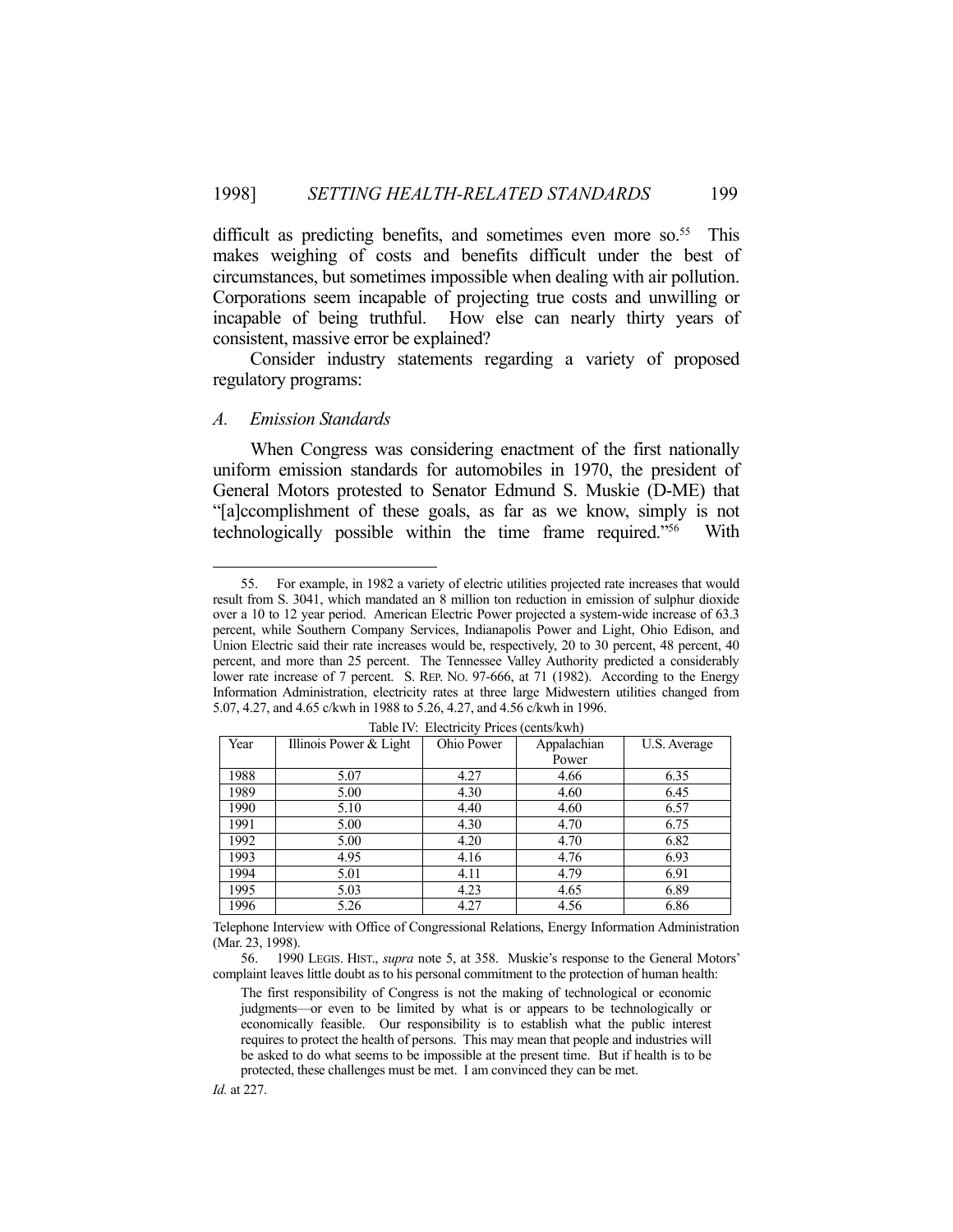modification, the standards were adopted and 11 years later the president of Chrysler conceded to Congress that "industry took out the first 58 grams of pollution for only \$25 in new car costs."57

#### *B. Fuel Economy Requirements*

When mandatory Corporate Average Fuel Economy<sup>58</sup> (CAFE) standards were proposed in the wake of the 1973-74 oil embargo, U.S. car makers resisted them bitterly. They argued that the CAFE standards would "outlaw full-size sedans and station wagons," (Chrysler), "require all sub-compact vehicles," (Ford), and "restrict availability of 5 and 6 passenger cars regardless of consumer needs," (General Motors).<sup>59</sup> The standards were nevertheless adopted, yet full-size sedans, station wagons, and 5 to 6 passenger cars are widely available.<sup>60</sup>

## *C. Replacing CFCs*

 Opposing the suggestion of eliminating chlorofluorocarbons (CFCs), the chemicals that destroy stratospheric ozone, industry said a ban would increase annual energy consumption by an amount roughly equal to 43 percent of the oil production of the Alaskan North Slope.<sup>61</sup> The prospects of developing acceptable substitutes were "remote."<sup>62</sup> A ban was ultimately adopted, yet there were no apparent energy penalties, and substitutes for virtually all uses developed rapidly.<sup>63</sup>

 <sup>57.</sup> *Clean Air Act Oversight, Automobile Emission Standards: Hearings Before the Comm. On Environment and Public Works*, 97th Cong. 150 (1981) (statement of J.D. Withrow, Jr., Vice-President of Engineering, Chrysler Corp.).

 <sup>58.</sup> *See generally* Corporate Average Fuel Economy, 40 C.F.R. pt. 600 (1997).

 <sup>59.</sup> MARC ROSS ET AL., AMERICAN COUNSEL FOR AN ENERGY-EFFICIENT ECONOMY, OPTIONS FOR REDUCING OIL USE BY LIGHT VEHICLES: AN ANALYSIS OF TECHNOLOGIES AND POLICY (Dec. 1991). Indeed, there was some reduction in the ratio of maximum-power to weight, although almost none in interior volume, in the early 1980s. By the mid- and late-80s, however, the manufacturers were achieving the mandated standards with vehicles of interior volume and maximum-power equal to and higher than those of the early 1970s. The CAFE standards were thus an important example of successful "technology forcing" by regulation.

 <sup>60.</sup> *See id.*

 <sup>61.</sup> *See The Effect of Chlorofluorocarbons on the Ozone Layer: Hearings on S. 517 Before the Subcomm. on Toxic Substances and Environmental Oversight, Comm. on Environmental and Public Works*, 97th Cong. 47 (1981) (statement of Donald Lynch, General Electric Co.).

 <sup>62.</sup> *See id.* (statement of Charles N. Masten).

 <sup>63.</sup> *See* ELIZABETH COOK, OZONE PROTECTION IN THE UNITED STATES: ELEMENTS OF SUCCESS (World Resources Institute ed., 1996); *see also* EPA, STRATOSPHERIC PROTECTION DIVISION, LISTS OF SUBSTITUTES FOR OZONE-DEPLETING SUBSTANCES (visited Apr. 28, 1998) <http://www.epa.gov/docs/ozone/title6/snap/lists/index.html>; EPA, STRATOSPHERIC PROTECTION DIVISION, PROGRAMME FOR ALTERNATIVE FLUOROCARBON TOXICITY TESTING (Oct. 11, 1996) (visited Apr. 28, 1998) <http://thor.he.net~paft/brochure.html>.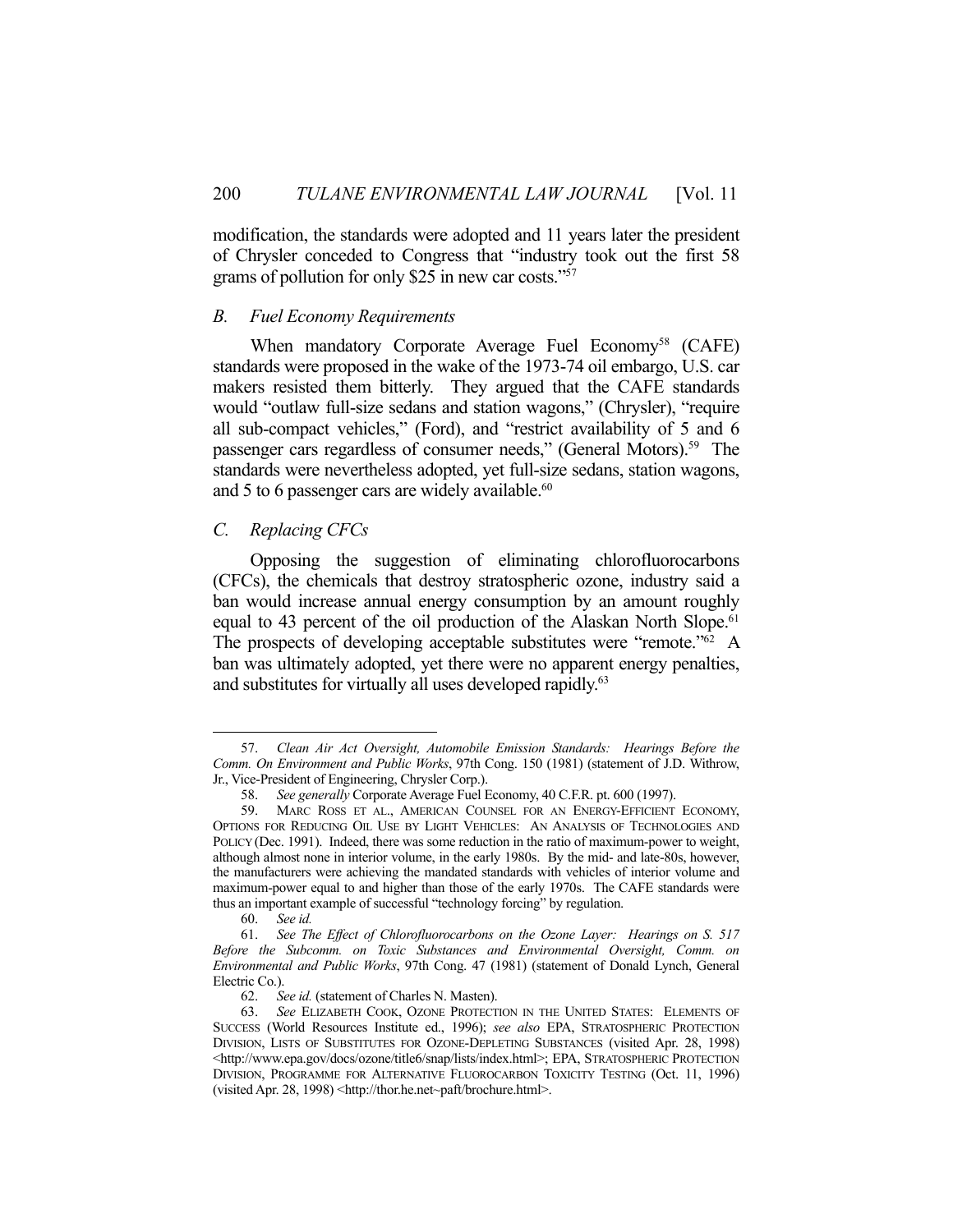## *D. Acid Rain Control Costs*

1

 When proposals to control acid rain were under consideration, the Congressional Research Service of the Library of Congress reviewed cost estimates and reported that "a factor of 10 separates these estimates ... various utilities estimate the (electricity rate) increase at between 40 and 100 percent."64 An acid rain control program enacted in 1990 is now mid-way in its implementation, with no appreciable increase in electricity costs.65

## V. PRACTICAL OBSTACLES TO CALCULATING COSTS

## *A. Unknown and Unknowable Control Costs*

 Control costs can be not merely unknown, but unknowable, especially at the outset of a control program. Indeed, this is the rule, not the exception, when environmental mandates are adopted.<sup>66</sup> The 1970 CAA was enacted when catalytic converters for cars, if they existed at all, were certainly unavailable commercially. Nor did "scrubbers," or flue gas desulphurization devices for powerplants exist. How can costs be

 <sup>64.</sup> CONGRESSIONAL RESEARCH SERVICE, COMMITTEE ON ENERGY AND COMMERCE, ACID RAIN: ASURVEY OF DATA AND CURRENT ANALYSES, 66-7, (Comm. Print 1984).

 <sup>65.</sup> For example, the Tennessee Valley Authority, which is the largest publicly owned electric utility in the United States, has not increased rates since 1987. *See* Tennessee Valley Authority, *Key Facts About TVA* (visited May 20, 1998) <http://www.tva.gov/ whatis/keyfacts.htm>.

 <sup>66.</sup> Technologies now employed on motor vehicles, for example, that were unavailable at the time U.S. emissions standards were adopted in 1970 included not only the catalytic converter, but air pumps, exhaust gas recirculation, electronic fuel injection, and stratified charge engines. *See* Asif Faiz et al., The World Bank, *Air Pollution from Motor Vehicles*, at 83-92 (1996). Technologies for power plants that were commercially unavailable in 1970 include the following: methods for burning coal more cleanly and efficiently, including combustion and integrated gasification-combined cycle; more efficient ways of burning natural gas, including combined cycle turbine systems; renewable energy technologies including wind turbines and solar photovoltaic cells; and, noncombustion technologies such as fuel cells. *See* OFFICE OF TECHNOLOGY ASSESSMENT, CONGRESS, NEW ELECTRIC POWER TECHNOLOGIES: PROBLEMS AND PROSPECTS FOR THE 1990S, at 19-37 (1985). When bans on nonaerosol uses of chlorofluorocarbons were first considered, there were no substitutes for uses in commercial and residential refrigeration, manufacture of rigid board foam insulation, and fumigation of food products. *See The Effects of Chlorofluorocarbons on the Ozone Layer: Hearing Before Senate Subcomm. on Toxic Substances and Environmental Oversight of the Senate Comm. on Environment and Public Works*, 97th Cong. 47, 205 (1981) (statements of Donald Lynch, General Electric Co. and the Alliance for Responsible CFC Policy). And when automobile fuel economy standards were adopted, technologies for increasing gas mileage that had not been developed or installed included 4-valve-per-cylinder engines, lock-up transmissions, superior aerodynamic drag, and low rolling resistance tires. *See generally* DEBORAH LYNN BLEVISS, THE NEW OIL CRISIS AND FUEL ECONOMY TECHNOLOGIES (1988); Philip Elmer-Dewitt, *Environment: How Do You Patch a Hole in the Sky that Could Be as Big as Alaska?*, TIME, Feb. 17, 1992, at 64.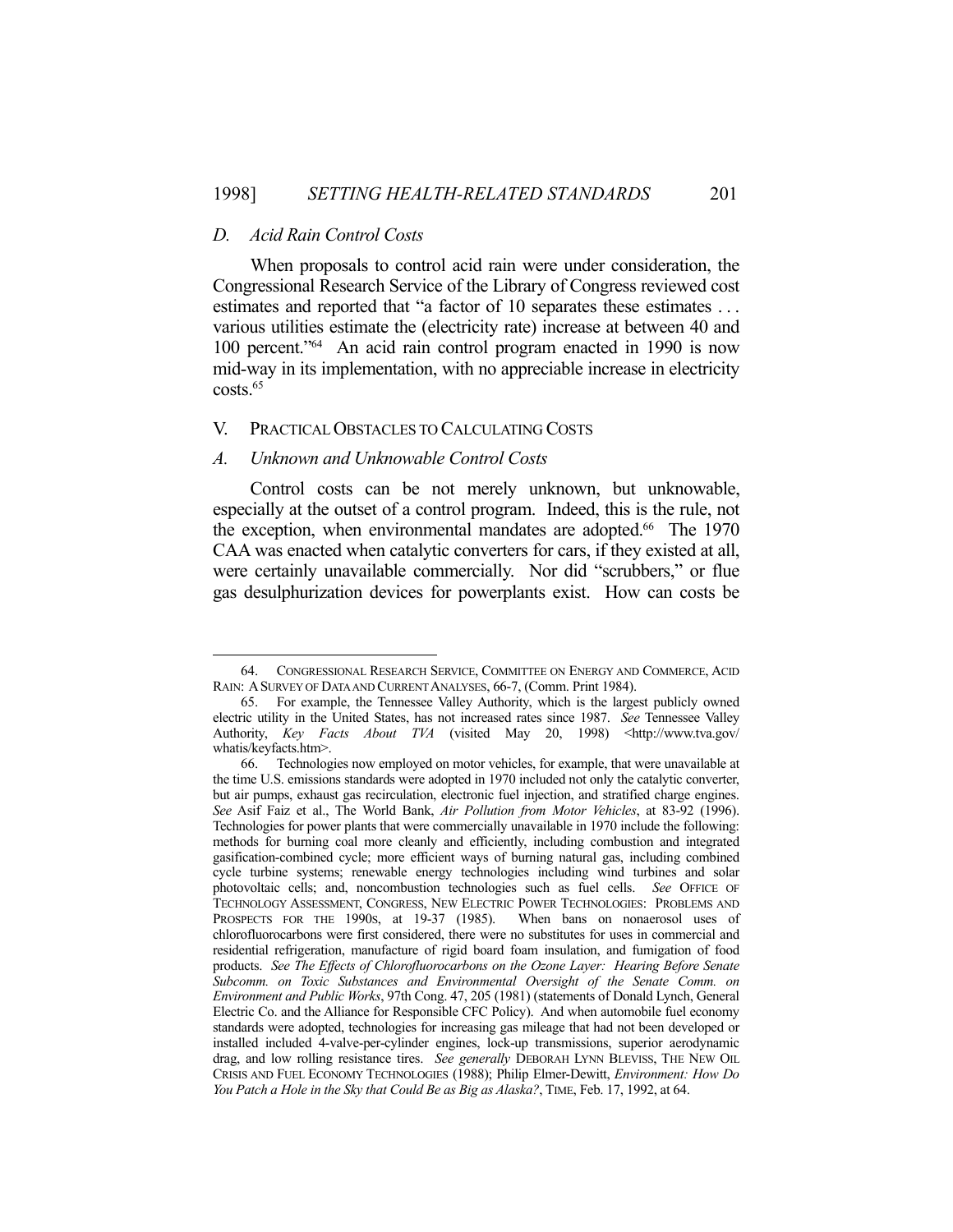calculated, when the control technologies or practices have yet to be invented, much less commercialized?

 Even if it were possible to accurately predict the increased costs associated with proposed ambient standards, there are almost invariably a wide variety of control options available. Levels of oxides of nitrogen, for example, can be reduced by limiting emissions from either motor vehicles (either as a whole, or of specific subsets such as heavy duty trucks and buses) or stationary sources, such as electricity generating plants. This creates additional complexities.

 In 1970, for example, a House bill would have required cost-benefit analyses of alternative emissions control devices for motor vehicles.<sup>67</sup> The Nixon Administration, ordinarily a friend of industry, opposed the suggestion because it would require "extensive, time-consuming testing of emission control devices and systems to evaluate their performance in the presence (in varying amounts) and absence of specific components of fuels. . . . "68

## *B. Regional and Local Cost Variations*

 There are also variations in costs depending on air quality, and they are more likely to be high where air is the dirtiest, not where it is the cleanest.69 As the National Commission on Air Quality, a 13-member group that conducted a two-year, top-to-bottom review of the CAA concluded in 1981:

[i]f a national air quality standard were based in part on the cost of complying with it, the very high costs of meeting the standard in a few severely polluted areas would probably require that the standard be set at a less protective level than is achievable in a reasonable economic fashion in most areas of the country.<sup>70</sup>

 Implicit in industry advocacy of cost-benefit analysis as the basis for establishing ambient standards is the assumption that the costs of pollution control exceed the benefits, if both are monetized.<sup>71</sup> Even when costs can be assigned to a given technology, they tend to drop sharply,

 <sup>67.</sup> *See* H.R. 17255, 91st Cong. (1970).

 <sup>68. 1990</sup> LEGIS. HIST., *supra* note 5, at 743-44.

 <sup>69.</sup> NATIONAL COMMISSION ON AIR QUALITY,TO BREATHE CLEAN AIR 2.1-2 (1981).

 <sup>70.</sup> *Id.*

 <sup>71.</sup> Sen. James M. Inhofe (R-OK), *Inhofe Says EPA Misleads Public on Air Costs*, Press Release (April 29, 1997). In the press release, Sen. Inhofe charged that the costs of local control strategies associated with the proposed ambient standard for ozone outweigh the benefits anywhere from \$1.1 billion to \$6.2 billion, depending on the exceedences allowed, and the costs of regional control strategies outweigh the benefits anywhere from zero to \$2.4 billion, not including some hidden costs. "But even without adding up these hidden costs, the EPA's documents still show that the costs outweigh the benefits for ozone," Inhofe said. *Id.*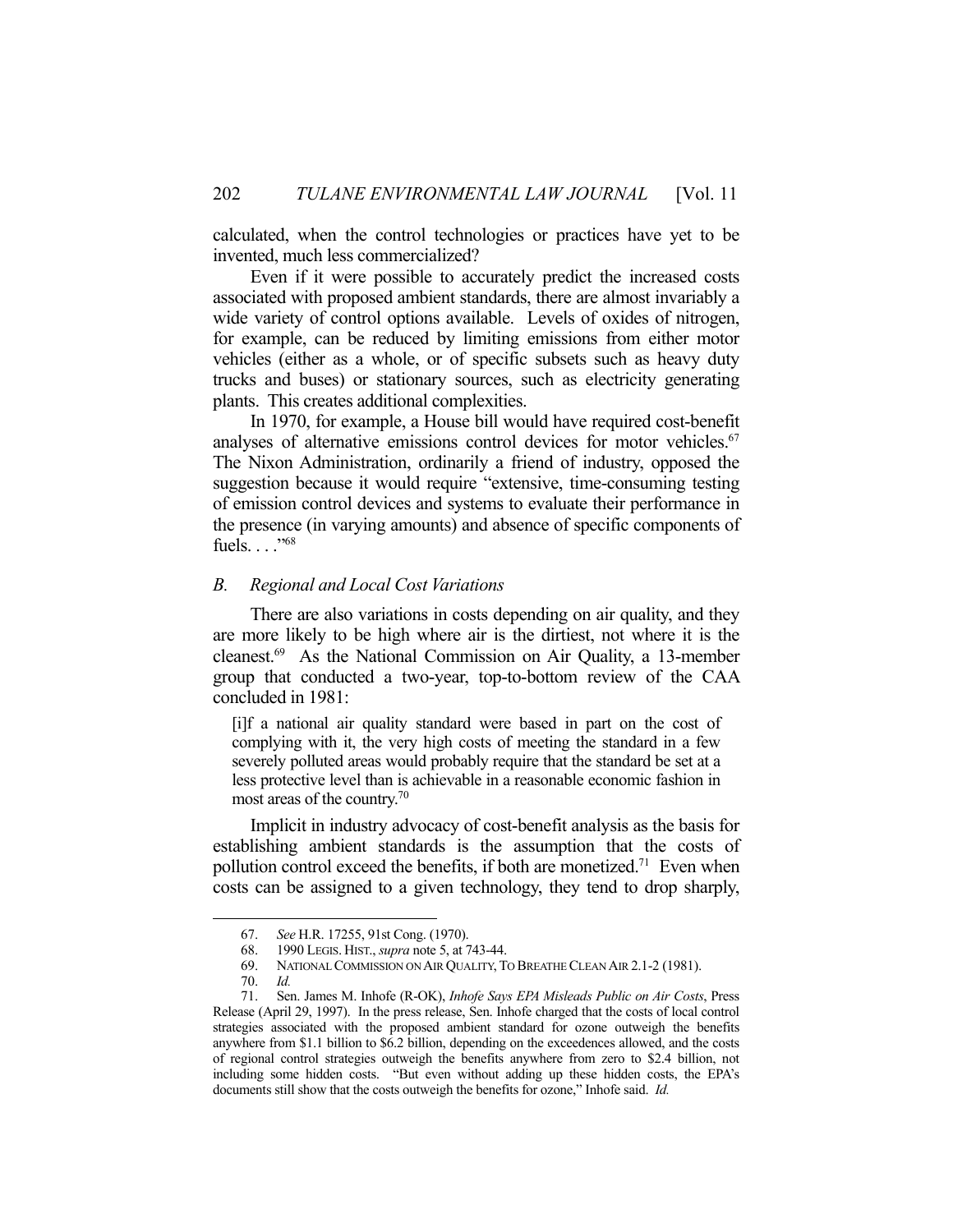sometimes precipitously, when commercialization occurs.<sup>72</sup> Indeed, there are many instances where environmental controls reduce cost.73

#### *C. Cost Drop and Innovation*

 A recent example of this cost-drop phenomenon is the ban on use of chlorofluorocarbons, adopted at a time when substitutes had not been invented or commercialized.74 The costs were vastly less than initially believed and, in some cases, were negative.<sup>75</sup> At Hughes Aircraft, for example, an inventive engineer developed a substitute for CFCs that is nontoxic, safe for stratospheric ozone, not a contributor to smog, and cheaper.76 The company now realizes roughly \$3 million annually in sales from the product, which is based on lemon juice.<sup>77</sup>

#### *D. Profits Instead of Costs*

 Increasingly, rather than buying add-on controls, companies are meeting environmental requirements through process or product changes that enhance their efficiency and competitiveness.78 Leading proponents of this approach include Minnesota Mining and Manufacturing (3M), which has operated a Pollution Prevention Pays (3P) program since the mid-1970s; AT&T, the \$65 billion communications firm that incorporates environmental protection into its product design; and, Quad-Graphics, a

 <sup>72.</sup> For example, the costs of generating electricity with solar thermal systems, wind turbines and fuel cells have all dropped dramatically in the past decade as governmental policies—principally outside the United States, but to some degree in California—have brought these technologies to market. Wind turbines can currently reliably generate electricity for the same price or less as a new coal-fired power plant, but cost many times more in the 1980s. *See* CURTIS MOORE & ALAN MILLER, GREEN GOLD: JAPAN, GERMANY, THE UNITED STATES AND THE RACE FOR ENVIRONMENTAL TECHNOLOGY 105-24 (1994).

 <sup>73.</sup> For example, Quad Graphics, a \$500 million printing company with about 5,300 employees reduced costs by \$500,000 through changes that eliminated waste ink. U.S. chemical company 3M estimates that its "3P," or Pollution Prevention Pays, has saved the firm about \$573 million since its inception in 1975 while reducing pollution by half. Export Packers Company increased net annual revenue by \$150,000 by converting its waste egg shells into a food supplement rather than disposing of them. Power plants in Germany manufacture construction products from the residuals of their air pollution control systems. *See* JOEL MAKOWER, THE E-FACTOR: THE BOTTOM-LINE APPROACH TO ENVIRONMENTALLY RESPONSIBLE BUSINESS 60-64  $(1993)$ .<br>74.

See COOK, *supra* note 63.

 <sup>75.</sup> *See* John S. Hoffman, *Replacing CFCs: The Search for Alternatives*, 19 AMBIO 329, 333 (1990); *see also* Curtis A. Moore, *Industry Responses to the Montreal Protocol*, 19 AMBIO 320, 323 (1990).

 <sup>76.</sup> *See* MOORE & MILLER, *supra* note 72, at 108-09.

 <sup>77.</sup> *See id.*

See, e.g., T.E. GRAEDEL & B.R. ALLENBY, INDUSTRIAL ECOLOGY (1995); JOSEPH J. ROMM, LEAN AND CLEAN: HOW TO BOOST PROFITS AND PRODUCTIVITY BY REDUCING POLLUTION (1994); ERNEST CALLENBACH ET AL., ECOMANAGEMENT: THE ELMWOOD GUIDE TO ECOLOGICAL AUDITING AND SUSTAINABLE BUSINESS (1993).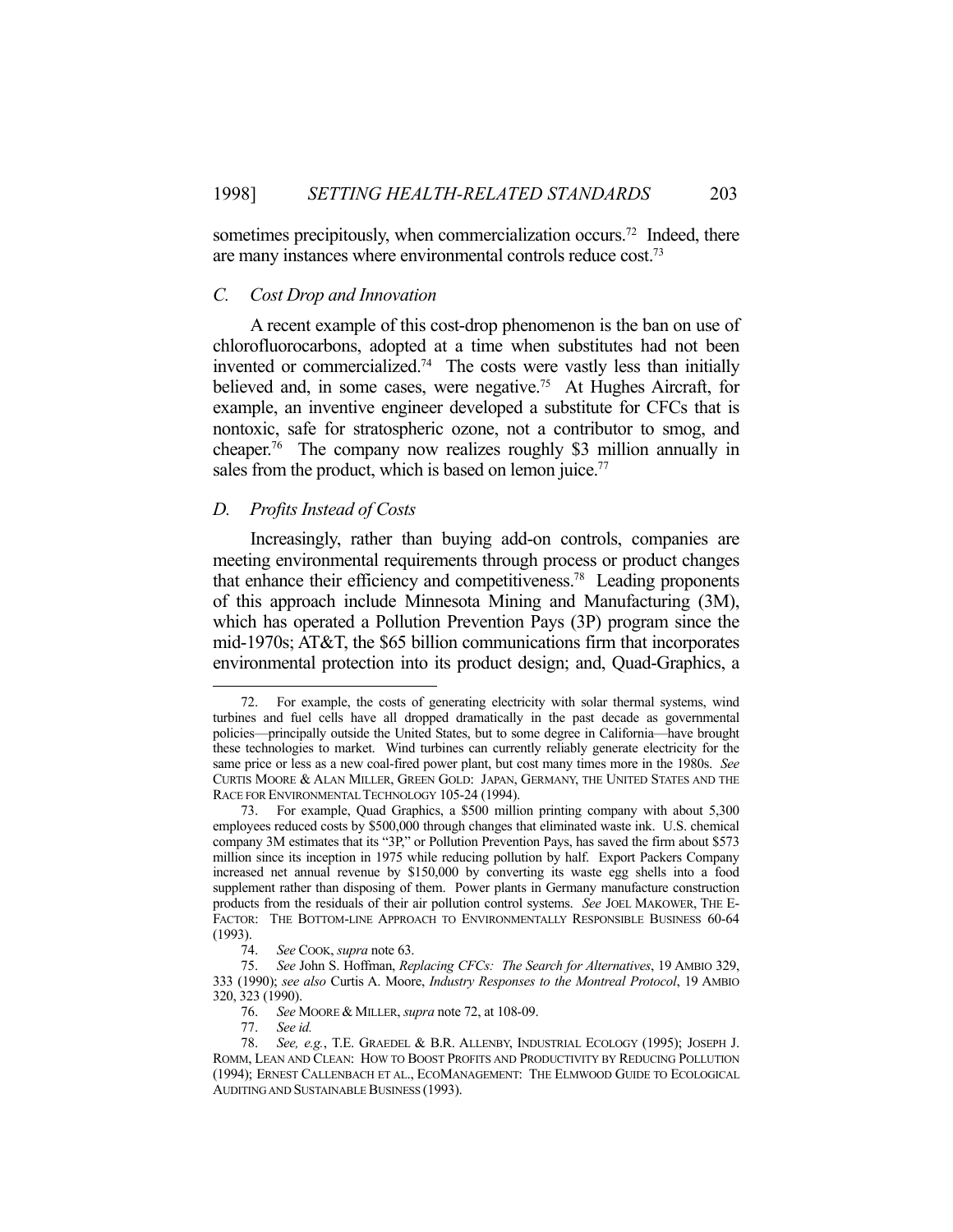\$1 billion printing company that reduces air pollution by reformulating its inks and improving its printing process, thus lowering costs and developing marketable products.79

 Nevertheless, requirements such as the ozone and PM2.5 standards may entail some costs. Whether the costs exceed the benefits is another matter, and depends in part on subjective questions such as the value of life. That introduces yet another complexity.

#### *E. Monetizing Life*

 In order for benefits to be balanced against control costs, a dollar value must be assigned not only to life itself, but a wide range of illnesses. The intelligence of small children, for example, must be assigned a dollar value, as well as the pain suffered by children racked by asthma. The life of a 65-year-old severe asthmatic would have to be given a dollar value, and so would that of the 45-year-old executive with a bronchial infection that makes him vulnerable to PM2.5. Momentary drops in the oxygen supply to fetuses must be assigned a value as well. Would that be only a few pennies or many dollars?

 Assuming that the full range of health effects—everything from increased hospital admissions caused by ozone to the deaths resulting from particulate matter—could be identified and assigned a value, the task of calculating the number of these events would remain. Is the number of Americans killed by particulate matter 50,000 each year or 100,000? Whose burden is it to establish this? Is the intelligence destroyed by lead one IQ point or five, and how many children is that in the aggregate? Is the value of the intelligence loss greater when the child is at genius or near genius level—that is, what is the value of a loss to America of a Thomas Edison, Margaret Mead, Martin Luther King, Thomas Jefferson or, for that matter, Bill Clinton or Newt Gingrich?

 Assuming that all these difficulties can be overcome, one question remains: should they? As former Senator Robert T. Stafford (R-VT), one of the drafters of many of America's environmental laws, said, "America did not abolish slavery after a cost benefit analysis, nor prohibit child labor after a risk assessment. We did those things because money is only one way of expressing value—and sometimes it is the least important."80

 <sup>79.</sup> *See* MAKOWER, *supra* note 73, at 60-64.

 <sup>80.</sup> *See* Gregory S. Wetstone, *And Now, Regulatory Reform (See Above)*, N.Y. TIMES, Feb. 23, 1998, at A23.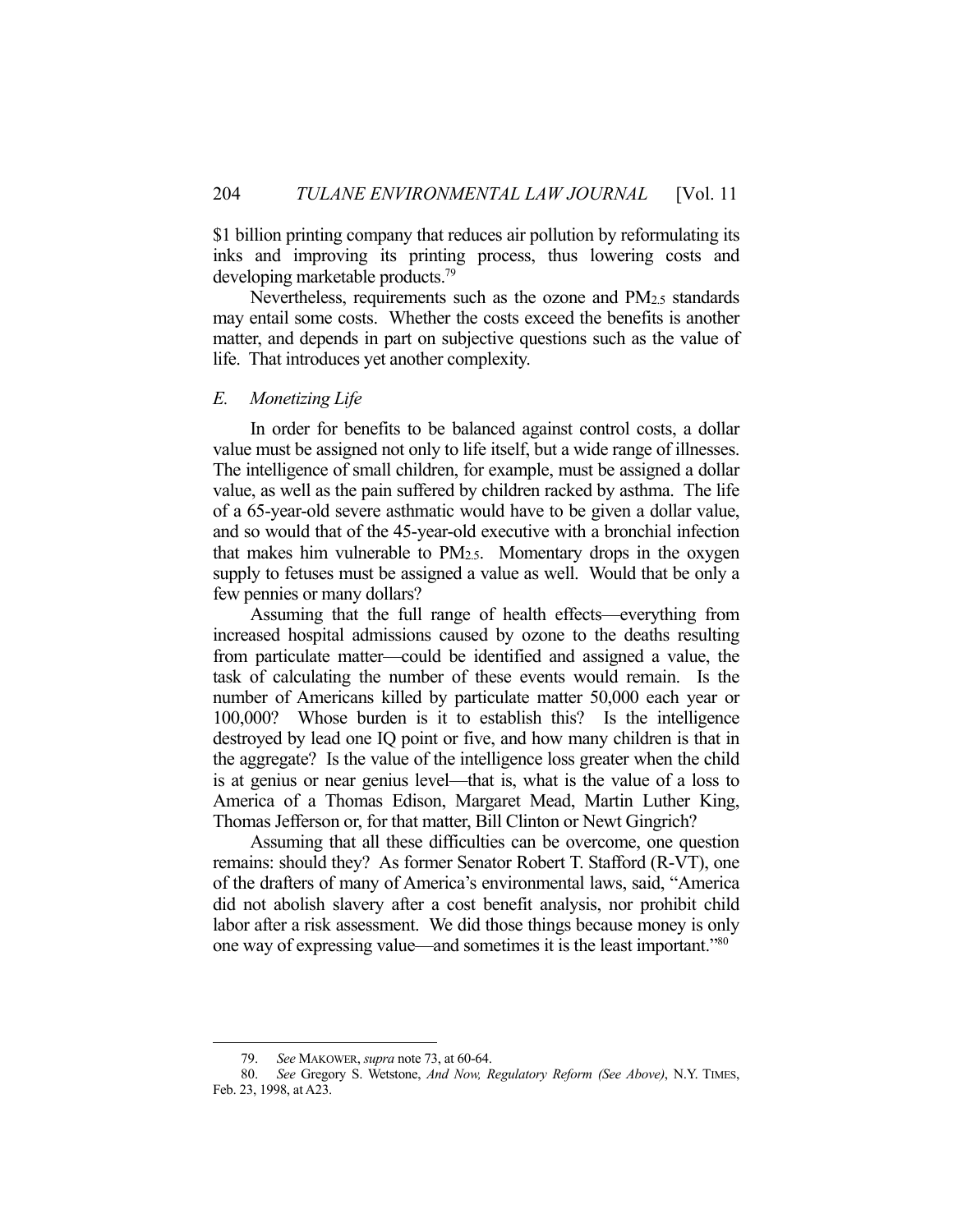#### VI. AMERICA AS A VALUES-BASED DEMOCRACY

 One of the ironies of cost-benefit analysis is that it is being urged in the last place where it would logically be expected to arise. In a totalitarian nation, whether controlled by a single dictator or an oligarchy, it would be no great surprise to suggest that the government appropriate liberties for the sake of allegedly reducing aggregate social costs. Or in a developing nation with millions standing at the brink of starvation, it might be expected that some would say survival of the mass is the overriding societal priority. Or, in a democracy that historically has placed a higher value on the supposed collective good, the subordination of individual rights and liberties to collective rule could be expected. But in the United States?

 From its very inception, human values have formed the core of what we today call the United States. At the nation's birth, the Revolution, the Colonies agreed that "men are endowed with certain unalienable rights, that among these are life, liberty and the pursuit of happiness."81 The Constitution, approved 11 years later with the appended Bill of Rights, elaborated on and explicitly guaranteed some of these rights, $82$  which have not only come to symbolize America, but have proven to be one of its greatest strengths.

 Freedoms of speech, press, and religion are quintessentially American,<sup>83</sup> and protection of contract rights has fostered private enterprise to a degree unrivaled by any other nation. Americans enjoy the rights to vote, speak their minds, and bear arms.<sup>84</sup> Those who drafted the Constitution did not ask whether it was cost-effective to allow defendants to be tried by a jury of their peers or to maintain a representative democracy.85 Of the many questions answered by the Federalist Papers, none related to the question of whether the benefits of liberty justified its costs.

 Yet the very essence of cost-benefit analysis is not only a premise that rights can be alienated, but that they can be—*must* be—seized by the government if their monetary value is too slight. Whatever term is used to characterize such a policy—immoral, unjust, or unethical, to use but three—it is clearly wrong: first because it is antithetical to the core values of America; second, because it would lead inevitably to anarchy.

 Indeed, the concept that rights and values first should be monetized and then extinguished or diminished if the financial burden placed on

<sup>81.</sup> THE DECLARATION OF INDEPENDENCE para. 3 (U.S. 1776).<br>82. U.S. CONST. amend. I-X.

 <sup>82.</sup> U.S.CONST. amend. I-X.

 <sup>83.</sup> *See id.* at amend. I.

 <sup>84.</sup> *See* U.S. CONST. amend. XIX, I, II.

 <sup>85.</sup> *See* U.S. CONST. amend. VI, VII.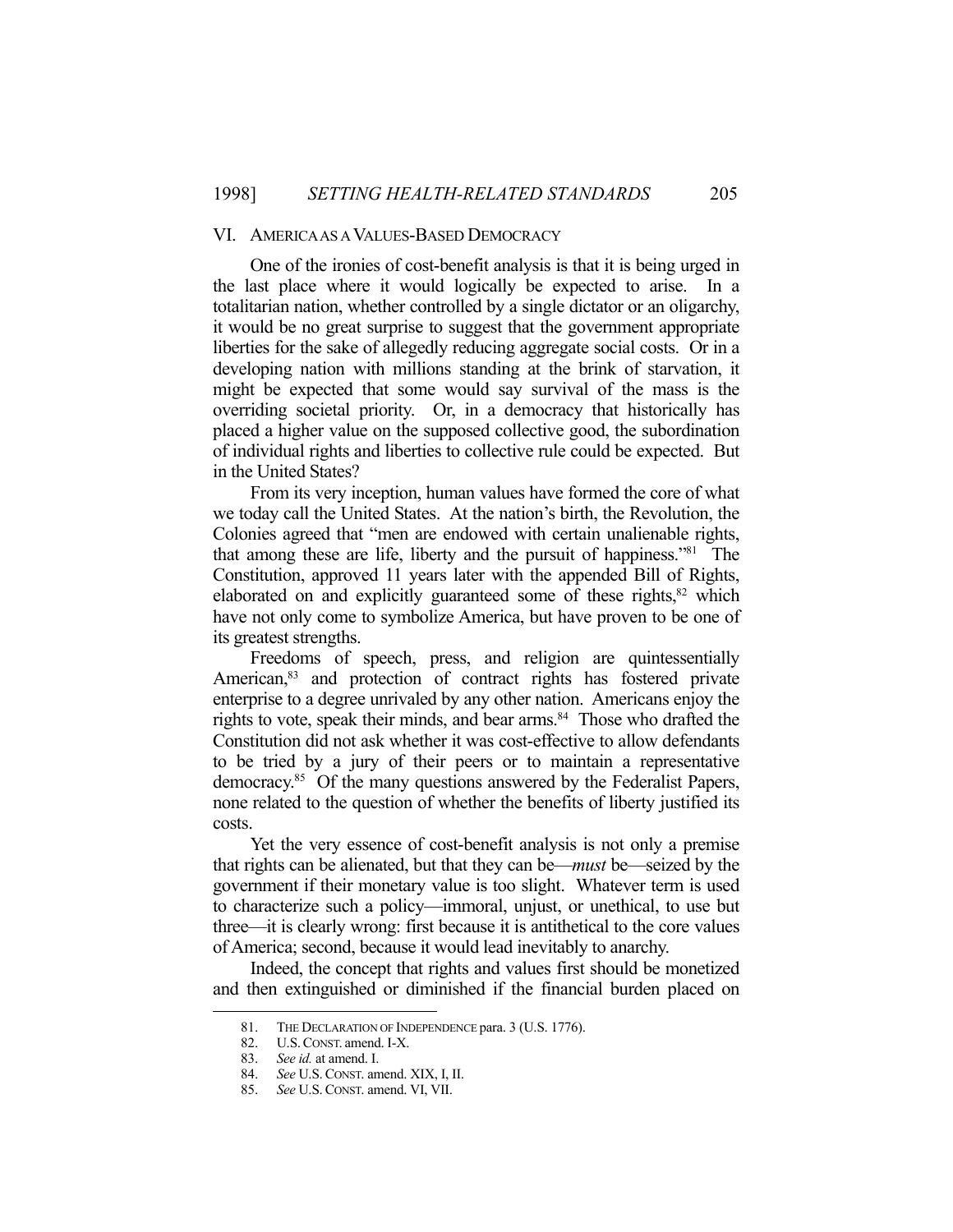those who must observe the right exceeds its dollar value is revolutionary. If health and life are to be monetized and placed on the scales, then why not other liberties: freedoms of speech and assembly, trial by jury, or the bearing of arms?

 Some might say that these enumerated liberties differ from health and life precisely because they are enumerated. Yet security in one's person is the most basic of all rights, and without it, the others matter little. Indeed, so basic is this right of security that our common law, and statutes reflecting it, have protected it for centuries.<sup>86</sup>

 Part of America's tradition of protecting liberties—including freedom from the harmful effects of pollution—was inherited from the English.87 Seven centuries ago, the King of England banned the burning of so-called "seacoal" in order to reduce soot or smoke that we today term particulate matter pollution.<sup>88</sup> Violators were hanged.<sup>89</sup>

 As the common law evolved in the United States, it provided remedies for damages caused by air pollution, typically for interference with the possessor's interest in the use and enjoyment of land.<sup>90</sup> Often these were based on private nuisance theory for interference with the use and enjoyment of property.<sup>91</sup> In some cases, the rights interfered with are relatively minor, in which case, the courts apply a balancing test.<sup>92</sup> Other rights, however, are inviolable and their infringement is nuisance *per se*<sup>93</sup> or absolute nuisance.<sup>94</sup> "The traditional test for determining what is a nuisance per se is that the nuisance has become dangerous at all times and under all circumstances, to life, health or property.  $\ldots$ <sup>95</sup> The question of dangerousness is for the jury, but "if the act in its inherent nature is so hazardous as to make the danger extreme and to make serious injury so probable as to be almost a certainty, it should be held a nuisance as a matter of law."96

 The common law also provides relief in cases of public nuisance, which is so called because it is based on interference with a public right.<sup>97</sup> The interests of the public are protected in actions initiated by

 <sup>86.</sup> *See generally* WILLIAM A. PROSSER, HANDBOOK OF TORTS 592-623 (1964).

 <sup>87.</sup> *See id.*

 <sup>88.</sup> *See generally* PETER BRIMBLECOMBE, THE BIG SMOKE: THE HISTORY OF AIR POLLUTION IN LONDON SINCE MEDIEVAL TIMES (1987).

 <sup>89.</sup> *See id.*

 <sup>90.</sup> *See, e.g.*, Patterson v. Peabody Coal Co., 122 N.E.2d 48 (Ill. App. Ct. 1954).

 <sup>91.</sup> *See generally* 58 AM.JUR. 2D *Nuisances* § 100 (1989).

 <sup>92.</sup> *See id.* at § 105.

 <sup>93.</sup> *See id.* § 24.

 <sup>94.</sup> *See id.* at § 18.

 <sup>95.</sup> *Id.* § 19.

 <sup>96.</sup> *Id.*

 <sup>97.</sup> *See id.* § 33.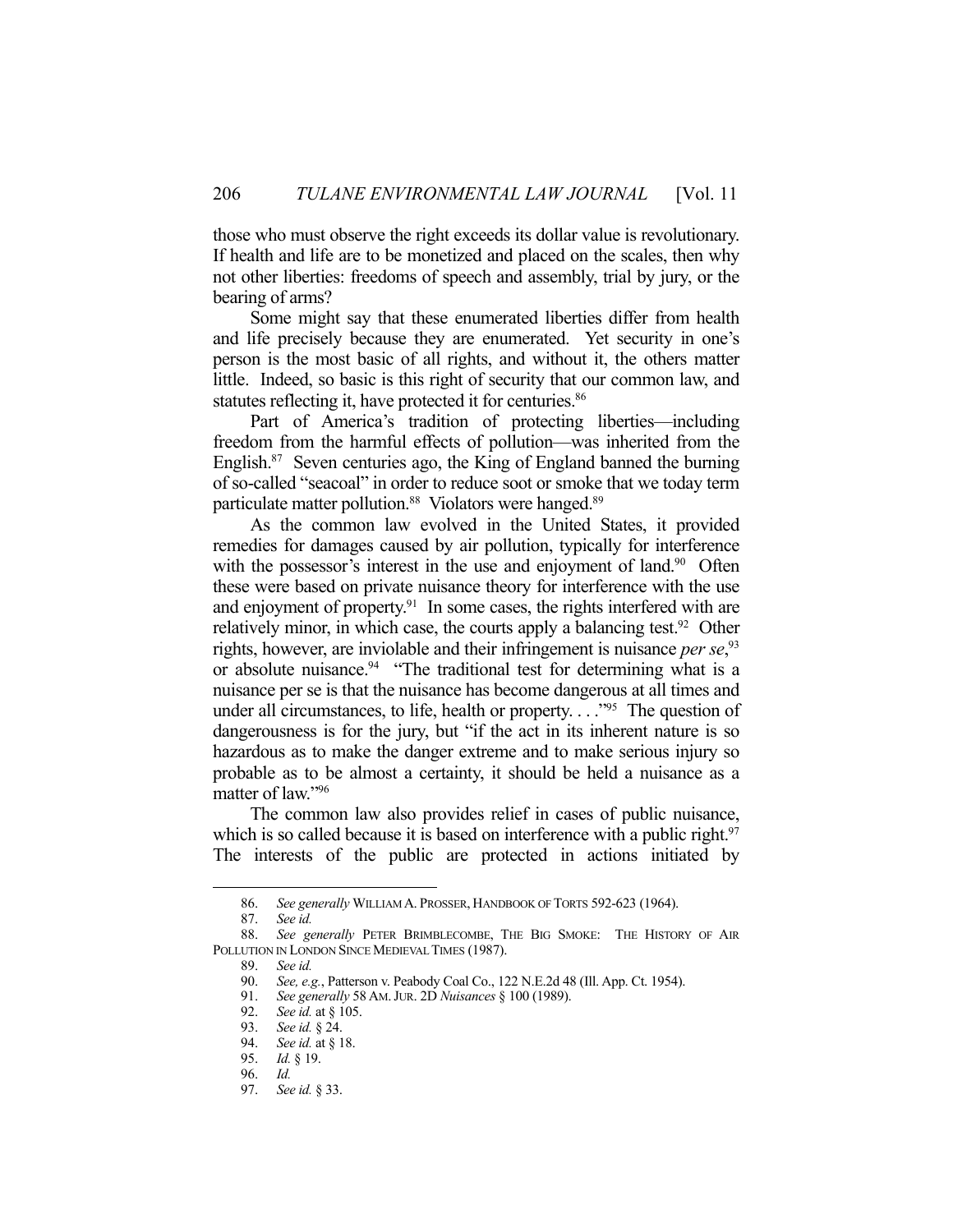prosecutors, but private parties have a cause of action if there is an injury that differs in kind from that suffered by the general public.<sup>98</sup> As a general proposition, proof of personal injury flowing from a public nuisance always gives the plaintiff the special interest required to maintain a suit for public nuisance.<sup>99</sup>

 Thus, injury of the sort caused by air pollution regulated by the CAA would clearly be actionable at common law because, by definition, a criteria air pollutant is one that causes personal injury.100 Depending on the circumstances, courts are willing to require either abatement of pollution—essentially the approach taken by the CAA in that it requires State Implementation Plans (SIPs) to reduce ambient concentrations below the levels of the primary standards<sup>101</sup>—or award money damages.<sup>102</sup>

 Faced with a conflict between the property rights of one party and the personal rights of another, both the courts and Congress have shaped remedies that preferentially protect personal liberties.<sup>103</sup> In both instances, however, care has been taken to allow property interests to be taken into account in developing the remedy (e.g. the SIP in the case of the CAA or the injunctive relief or even abatement in the case of private litigation).<sup>104</sup>

 Now corporations, economists, and others are challenging the value judgments implicit in both the common law and the CAA. They assert, in the words of William Ruckelshaus, that basing a system of regulation on protection of human health or the environment is "inherently irrational."105 Are they correct? The law cannot provide an answer to this question, because it tells us only what we are obliged to do, not why. To explore the reasons for protecting health in conflicts between it and property requires an examination of morality and ethics, not law.

 It is important to bear in mind that the law evolves in part to establish a code of conduct that is for the general benefit of society and, thus, for the good of each and all of us, because without the security

 <sup>98.</sup> *See* PROSSER, *supra* note 86, at 101.

 <sup>99.</sup> *See* 58 AM. JUR. 2D *Nuisances* § 8 (1989). *See also* PROSSER, *supra* note 86, at 609 ("Where the plaintiff suffers personal injury . . . there is no difficulty in finding a different kind of damage.").

 <sup>100.</sup> *See* CAA § 108(a)(1), 42 U.S.C. § 7408(a)(1)(1994). A "criteria" pollutant is one, the emissions of which "(A) ... cause or contribute to air pollution which may reasonably be anticipated to endanger public health or welfare; [and] (B) the presence of which in the ambient air results from numerous or diverse mobile or stationary sources." *Id.*  $\S 108(a)(1)(A)$ , (B),  $§ 7408(a)(1)(A), (B).$ 

 <sup>101.</sup> *See* CAA § 110(a)(1), 42 U.S.C. § 7410(a)(1).

 <sup>102.</sup> *See id.* § 110(m), § 7410(m).

 <sup>103.</sup> *See* PROSSER, *supra* note 86, at 623-27.

 <sup>104.</sup> *See id.* at 625-27.

 <sup>105.</sup> Ruckelshaus June Letter, *supra* note 3, at 1.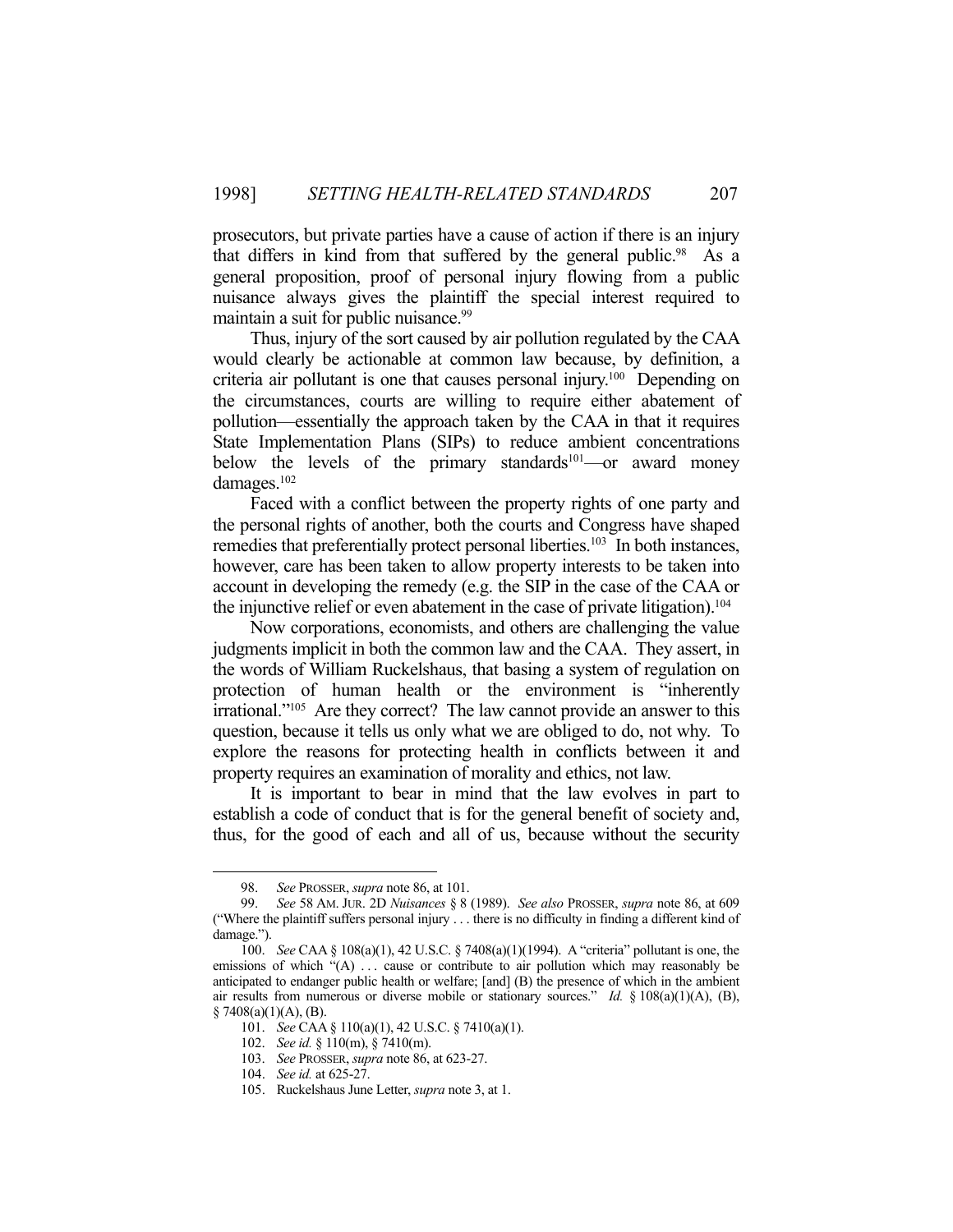provided by society we could not survive as individuals. Today, the importance of this social fabric is obscured by the cult worship of the individual, often expressed in terms of entrusting the solution of our societal ills to a "free market" and "enterprise."<sup>106</sup> The "market," in the persons of the multinational corporations that dominate the global economy, will cure all, we are told with ever greater frequency, especially by those most entranced by the free enterprise system, libertarians (by which I am not referring to members of the Libertarian Party, but rather those individuals who embrace a philosophy founded on the protection of wealth and property, which includes a very large proportion of Republicans, some Democrats, and virtually all corporations) and economists.

 Critics of protective legislation such as the CAA, quote with considerable approval the philosophy of nineteenth-century writer John Stuart Mill. This is due in part to Mill's eloquent exploration in his essay, *On Liberty*, 107 of the nature and limits of the power that can be legitimately exercised by society over the individual, by which Mill meant a mature and competent human.<sup>108</sup> Mill concluded that

the sole end for which mankind are warranted, individually or collectively in interfering with the liberty of action of any of their number, is selfprotection. That the only purpose for which power can be rightfully exercised over any member of a civilized community, against his will, is to prevent harm to others. His own good, either physical or moral, is not a sufficient warrant.... Over himself, over his own body and mind, the individual is sovereign.<sup>109</sup>

 Sweeter words have seldom been heard by those who believe the afflictions of ordinary humans are mere trifles to the costs of avoiding them. Yet Mill had more to say on this subject, although those views are less often recited by those who favor cost-benefit analysis.

#### VII. THE PRESERVATION OF ORDER BY THE PROTECTION OF RIGHTS

 Right and wrong are words not often heard in the political debates of today. Yet if all of the practical obstacles to adopting cost-benefit analysis are overcome, what remains is the fundamental issue of whether it is

 <sup>106.</sup> *Downsizing Government and Setting Priorities of Federal Programs, Part 1: Hearing Before the Subcomm. on Interior Appropriations of the House Appropriations Comm.*, 104th Cong. 609 (1995) (statement of Jerry Taylor, Director of Natural Resource Studies, Cato Institute).

 <sup>107.</sup> JOHN STUART MILL, ON LIBERTY AND OTHER ESSAYS (John Gray ed., Oxford Univ. Press 1991) (1859).

 <sup>108.</sup> *Id.*

 <sup>109.</sup> *Id.*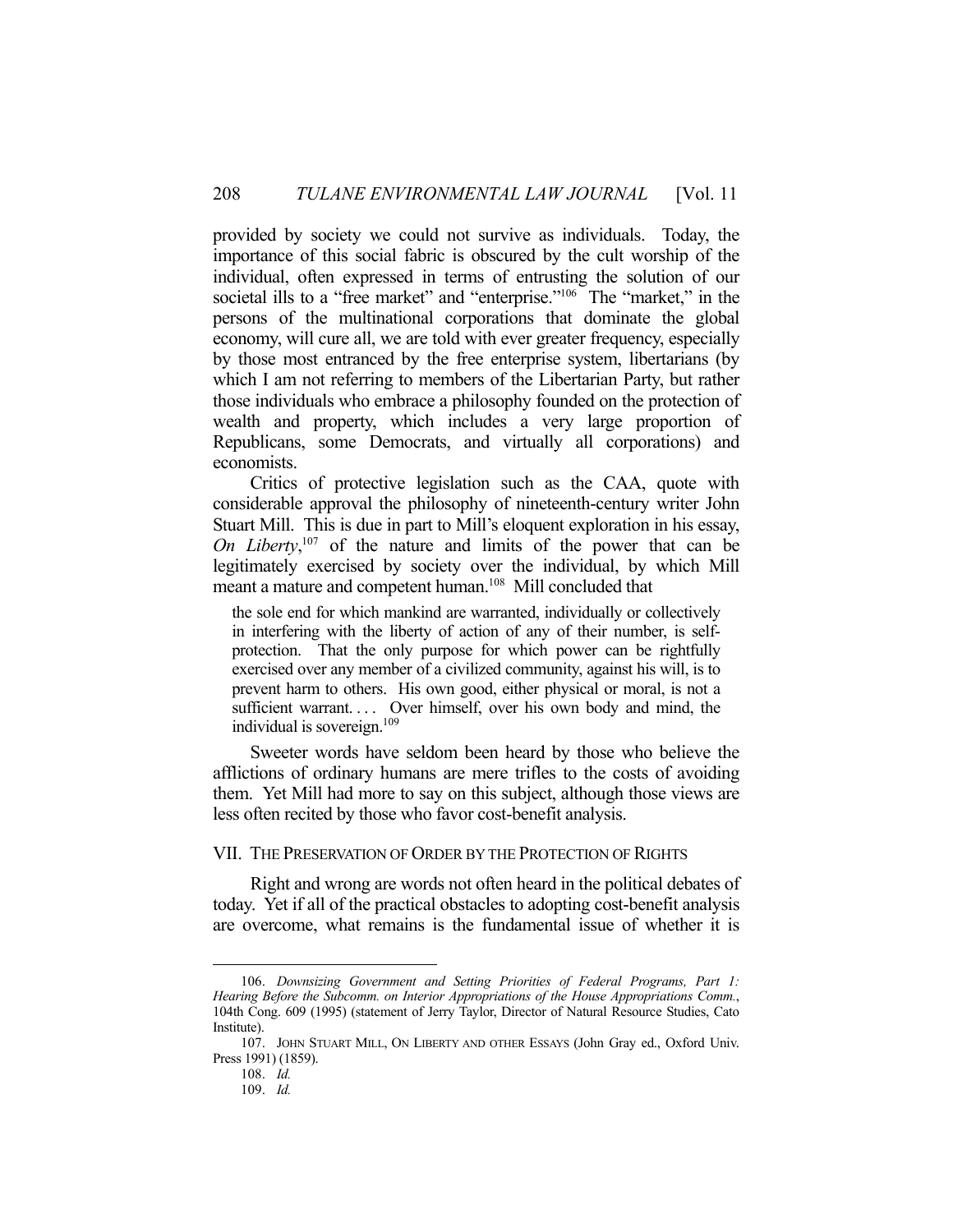moral for society to take the life of a citizen merely because of the cost. Why, in a period of self aggrandizement and glorification of the individual, should society be concerned with abstractions such as justice, morality, and ethics? The answer to that is self-interest and survival.

 This is not merely a question of ethics, but runs to a fundamental question as to the proper role of government and the social consequences of decisions that implicitly sacrifice the health or well being of one party for the economic benefit of another. As John Stuart Mill himself counseled:

The moral rules which forbid mankind to hurt one another (in which we must never forget to include wrongful interference with each other's freedom) are more vital to human well-being than any maxims . . . [because] [i]t is their observance which alone preserves peace among human beings: if obedience to them were not the rule, and disobedience the exception, every one would see in every one else an enemy, against whom he must be perpetually guarding himself.  $\dots$ <sup>110</sup>

 Indeed, even Adam Smith, the intellectual father of the free enterprise, concluded that government administration of a body of "positive law" was essential.<sup>111</sup> "Without this precaution," explained Smith, "civil society would become a scene of bloodshed and disorder, every man revenging himself at his own hand whenever he fancied he was injured."<sup>112</sup>

 What Adam Smith and John Stuart Mill understood, and what those who today would sacrifice the health of Americans for the sake of corporate profits do not, is that in order for America to function—not just as a democracy, but even as a nation—the people must be willing for that to happen. Protection of the values that ordinary citizens cherish is the

 <sup>110.</sup> *Id.* at 196. Mill continues:

a person may possibly not need the benefits of others; but he always needs that they should not do him hurt. Thus the moralities which protect every individual from being harmed by others, either directly or by being hindered in his freedom of pursuing his own good, are at once those which he himself has most at heart, and those which he has the strongest interest in publishing and enforcing by word and deed. It is by a person's observance of these that his fitness to exist as one of the fellowship of human beings is tested and decided; for on that depends his being a nuisance or not to those with whom he is in contact. Now it is these moralities primarily which compose the obligations of justice.

*Id.* at 196.

 <sup>111.</sup> *See* Andrew Skinner, *Introduction* (quoting ADAM SMITH, THE THEORY OF MORAL SENTIMENTS (1759)), *in* ADAM SMITH, THE WEALTH OF NATIONS 26 (1979) (1776). Initially famed for his work on social philosophy, expressed in *The Theory of Moral Sentiments* (1759) rather than for theoretical economics as outlined in *The Wealth of Nations* (1776), Smith also supported, for example, government-imposed monopoly under certain circumstances such as the protection of intellectual property through patents. *See id.*

 <sup>112.</sup> *See id.*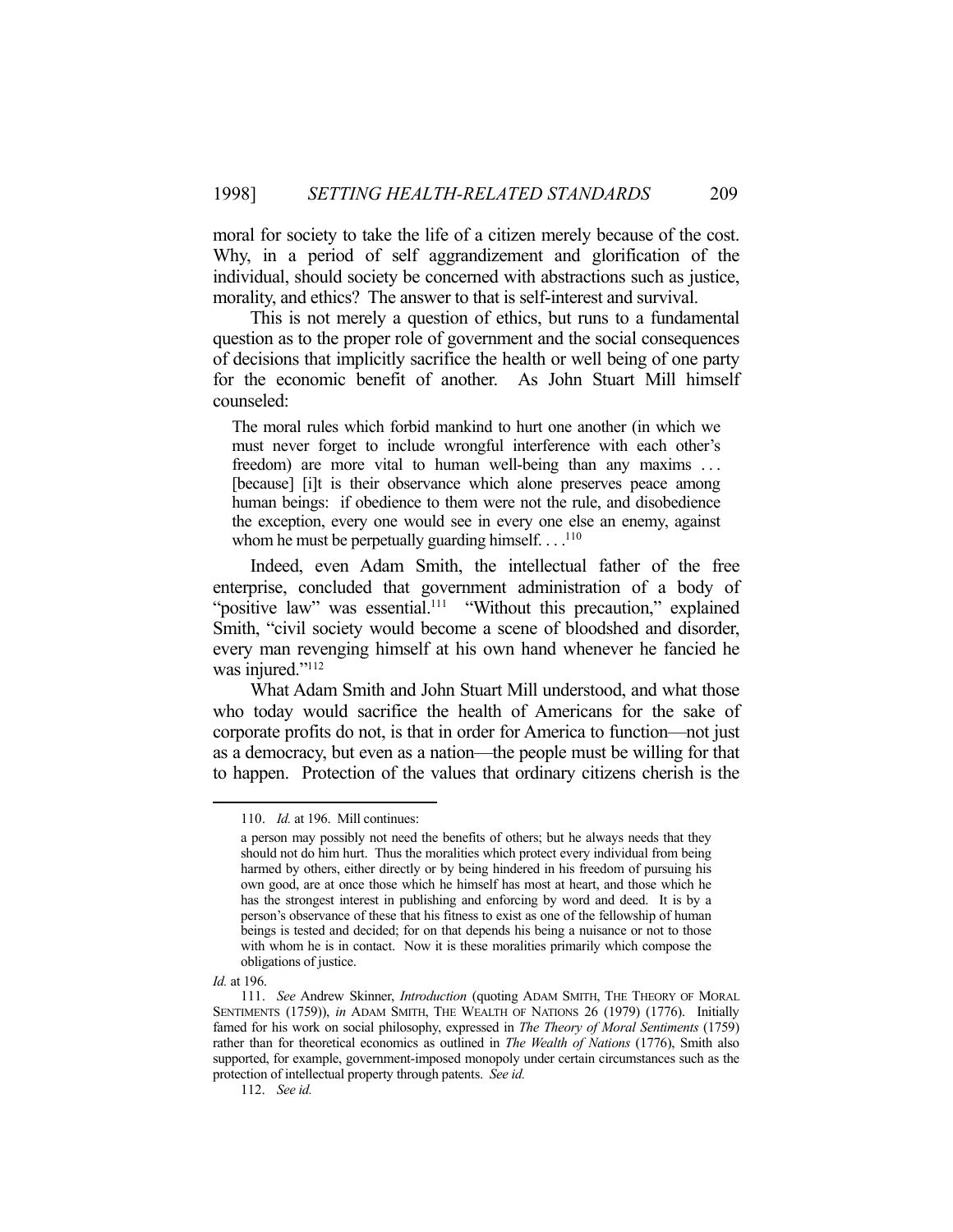glue that binds us all together and makes the nation function. It is the engine that drives the machine called America, which in turn makes it possible for a small number of individuals to enjoy wealth beyond the wildest imaginings of billions of humans. That is why, in Mill's words:

[E]very one who receives the protection of society owes a return for the benefit, and the fact of living in society renders it indispensable that each should be bound to observe a certain line of conduct towards the rest. This conduct consists, first, in not injuring the interests of one another; or rather certain interests, which, either by express legal provision or by tacit understanding, ought to be considered as rights; and secondly, in each person's bearing his share (to be fixed on some equitable principle) of the labors and sacrifices incurred for defending the society or its members from injury and molestation. These conditions society is justified in enforcing, at all costs to those who endeavor to withhold fulfillment.<sup>113</sup>

 The current system of values was arrived at neither lightly nor quickly. It is not as if Americans awakened one fine day to find, mature and fully grown, the present system. It has painstakingly evolved, a jot and a tittle at a time, over centuries.

 Sadly, amongst some of the advocates of cost-benefit balancing there is a vein of hypocrisy. Consider, for example, those members of Congress who have introduced legislation to assure "the right to life of each born and preborn human person from the moment of fertilization,"114 similar in import to other legislation to protect life "from the moment of conception."115 Included among these legislators are those who have also proposed to prohibit any major rule by an agency of the federal government unless "the potential benefits . . . outweigh the potential costs."116 In one setting—abortion—they are willing to protect life at any cost, while in another—regulation generally—they protect life only if its value monetarily is greater than the costs. How can such seeming inconsistency be explained? The answer is provided by corporations.

## VIII. THE ROLE OF CORPORATIONS

 It is commonly accepted that corporations exist for the sole purpose of making a profit, and to many of them, government regulations provide

 <sup>113.</sup> MILL, *supra* note 107, at 75.

 <sup>114.</sup> H.R. 641, 105th Cong. (1997).

 <sup>115.</sup> S.J. Res. 130, 93rd Cong. (1973). In introducing his anti-abortion proposal, Senator Jesse Helms (R-NC) observed that "if an innocent human being can be defined as a nonperson [and therefore not entitled to Constitutional rights] because he is too young . . . there is no reason in principle why he cannot be defined as a nonperson because he is too old, or too retarded, or too disabled." GERALD GUNTHER,CASES AND MATERIALS ON CONSTITUTIONAL LAW 656 (1975).

 <sup>116.</sup> H.R. 821, 105th Cong. (1997).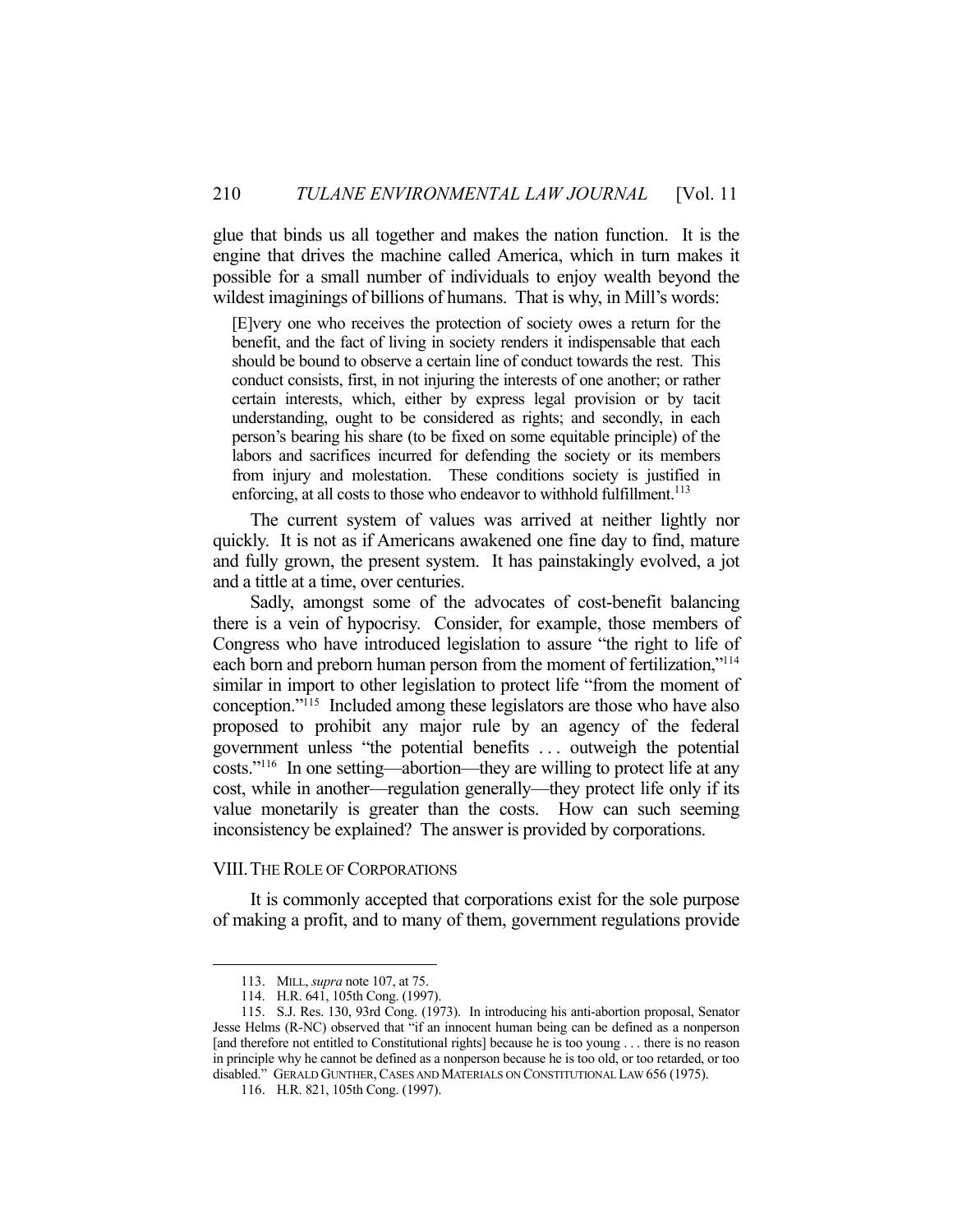yet another opportunity to do so. In the words of one former Ford Motor Company executive:

 Business views the political system as a source of business advantage. Almost anything can be a business advantage—a subsidy, a tax break, an entry barrier, a spurt in the rate of economic growth, a government purchase, a regulatory move that hurts a competitor, etc. Thus business's agenda has an open-ended, mercurial, opportunistic character.

 Some [business advantages] are overt . . . [but] [m]ost business advantages, however, are covert. They flow from policies whose overt purpose is to accomplish an unrelated public objective, such as reducing air pollution. But policies have unacknowledged or unintended practical effects that help some businesses and hurt others. Most business lobbying is intended to capture the covert benefits of public policies and deflect any covert costs onto others.<sup>117</sup>

 Thus, to the corporation, money is more important than the quality of the environment or the integrity of the American political system. Money is the language that corporations speak and it is the yardstick by which they measure value. From a corporate perspective, if not that of a human, monetizing values and making decisions through cost-benefit balancing is not only sensible, but irresistible. This suggestion admittedly has the ring of paranoia and suspicion to it, but how else can one explain the massive involvement by corporations in governmental decisionmaking through the financing of campaigns? And who can deny that our legal system compels corporations to adopt such an attitude?

 Consider the lesson that Henry Ford learned regarding the proper objectives of a corporation. In his earlier years, many of Ford's actions exemplified humanitarian, progressive ideals.<sup>118</sup> He introduced the 8hour day and the \$5 daily wage, instituted a profit-sharing plan for his workers, and supported efforts by pacifists to halt World War I through mediation.<sup>119</sup> Ford's base of power and wealth was the Ford Motor Company, which he founded in 1903.120 It began production in 1909 of what is probably history's most famous car, the "Model T," popularly known as the "flivver." A standardized vehicle produced on an assembly line, the Model T's low price brought automobile ownership within the reach of millions of middle class Americans.121

 <sup>117.</sup> PAUL H. WEAVER, THE SUICIDAL CORPORATION: HOW BIG BUSINESS FAILS AMERICA 166-67 (1988).

 <sup>118.</sup> *See generally* ALLAN NEVINS, FORD: THE TIMES, THE MAN AND THE COMPANY (1954); CAROL W. GELDERMAN, HENRY FORD: THE WAYWARD CAPITALIST (1981).

 <sup>119.</sup> *See* NEVINS, *supra* note 118, at 533; *see also* ANNE JARDIM, THE FIRST HENRY FORD: ASTUDY IN PERSONALITY AND BUSINESS LEADERSHIP 123-24 (1974).

 <sup>120.</sup> *See* NEVINS, *supra* note 118, at 237.

 <sup>121.</sup> *See id.*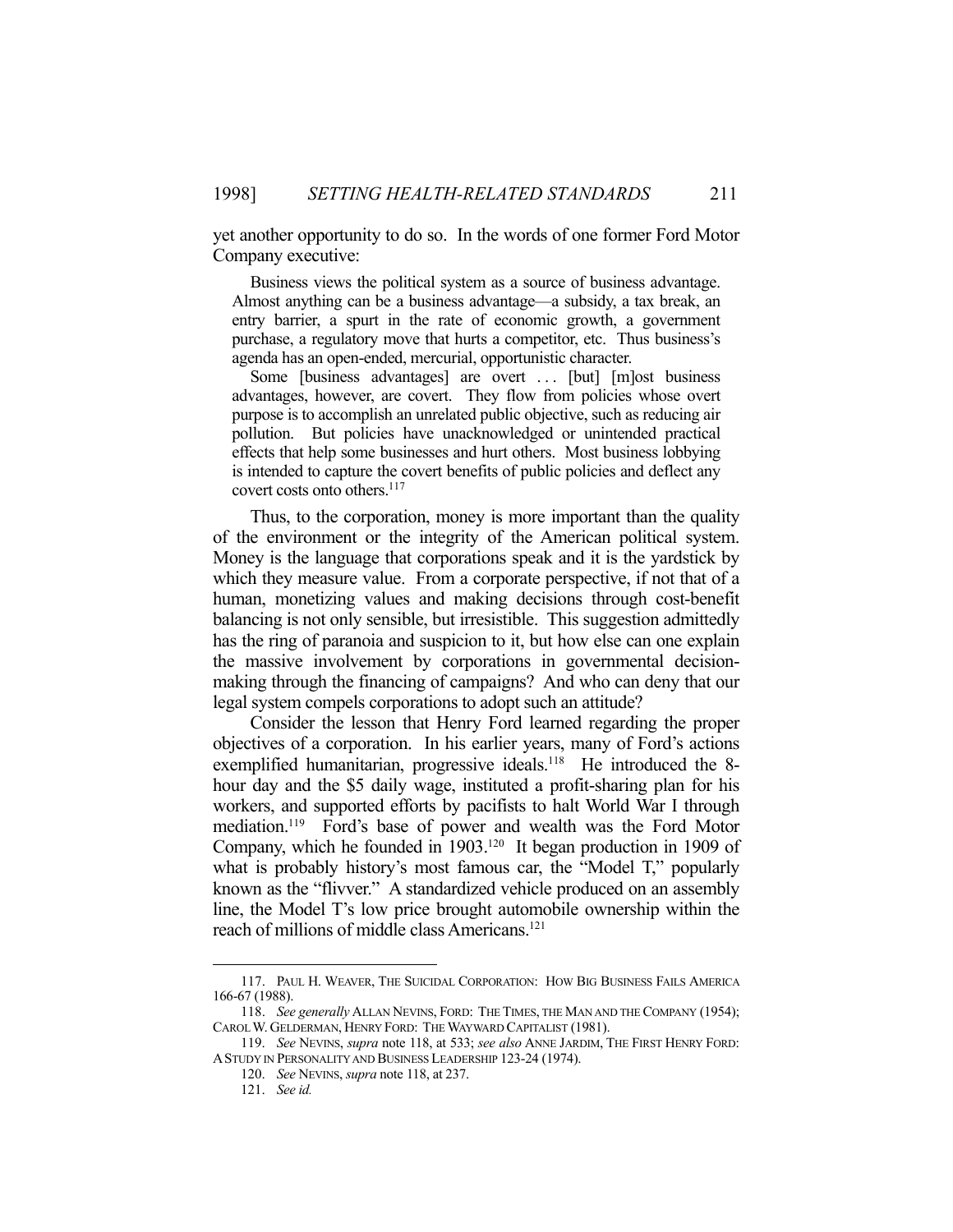By 1916, Ford sales had been so extraordinary that the company was declaring not only five percent monthly dividends, but year-end and special dividends as well.<sup>122</sup> At a price of \$440, the car was selling so well that Ford, then owner of 58 percent of the corporate stock, decided to expand production.<sup>123</sup> "My ambition is to employ still more men," Ford later told a court "to spread the benefits of this industrial system to the greatest possible number, to help them build up their lives and their homes."<sup>124</sup>

 But Ford wanted to spread the benefits of his exceptional success even further and share the wealth with those to whom he was most grateful: his customers.<sup>125</sup> "Ford was of the opinion that his company had made too much money," wrote legal scholar Norman Lattin, "and that, although large profits might still be made, they should be shared with the public by reducing the price of the car." $126$  The automotive genius decided to drop the price of a car from \$440 to \$360, and was promptly sued by the company's minority shareholders and just as promptly rebuked by the court.<sup>127</sup> The court barred the price cut, admonishing Ford that:

 There should be no confusion (of which there is evidence) of the duties which Mr. Ford conceives that he and the stockholders owe to the general public and the duties which in law he and his codirectors owe to protesting, minority stockholders. A business corporation is organized and carried on primarily for the profit of the stockholders. The powers of the directors are to be employed for that end. The discretion of the directors is to be exercised in the choice of means to attain that end, and does not extend to a change in the end itself, to the reduction of profits, or to the nondistribution of profits among stockholders in order to devote them to other purposes.<sup>128</sup>

 Corporations have evolved considerably since the court's rebuff of Henry Ford's attempt to give the public a "break." Many states have now enacted laws explicitly allowing corporations to act for the benefit of the public, even if that might mean some reduction in profits.<sup>129</sup> But not all states have such laws and even in those that do, the amount that a

 <sup>122.</sup> *See* NORMAN LATTIN, LATTIN ON CORPORATIONS 211-12 (2d. ed. 1971).

 <sup>123.</sup> *See id.* at 185.

 <sup>124.</sup> *See id.* (quoting Dodge v. Ford Motor Co., 170 N.W. 668, 671 (Mich. 1919)).

 <sup>125.</sup> *See id.*

 <sup>126.</sup> *Id.* "'[L]et me say right here that I do not believe that we should make such an awful profit on our cars. A reasonable profit is right, but not too much. So it has been my policy to force down the price of the car as fast as production would permit, and give the benefits to users and laborers,'" Ford said in 1916. JARDIN, *supra* note 119, at 93.

 <sup>127.</sup> *See id.* (citing Dodge v. Ford Motor Co., 170 N.W. 668 (Mich. 1919)).

 <sup>128.</sup> Dodge v. Ford Motor Co., 170 N.W. at 671.

 <sup>129.</sup> *See* LATTIN, *supra* note 122, at 211-12.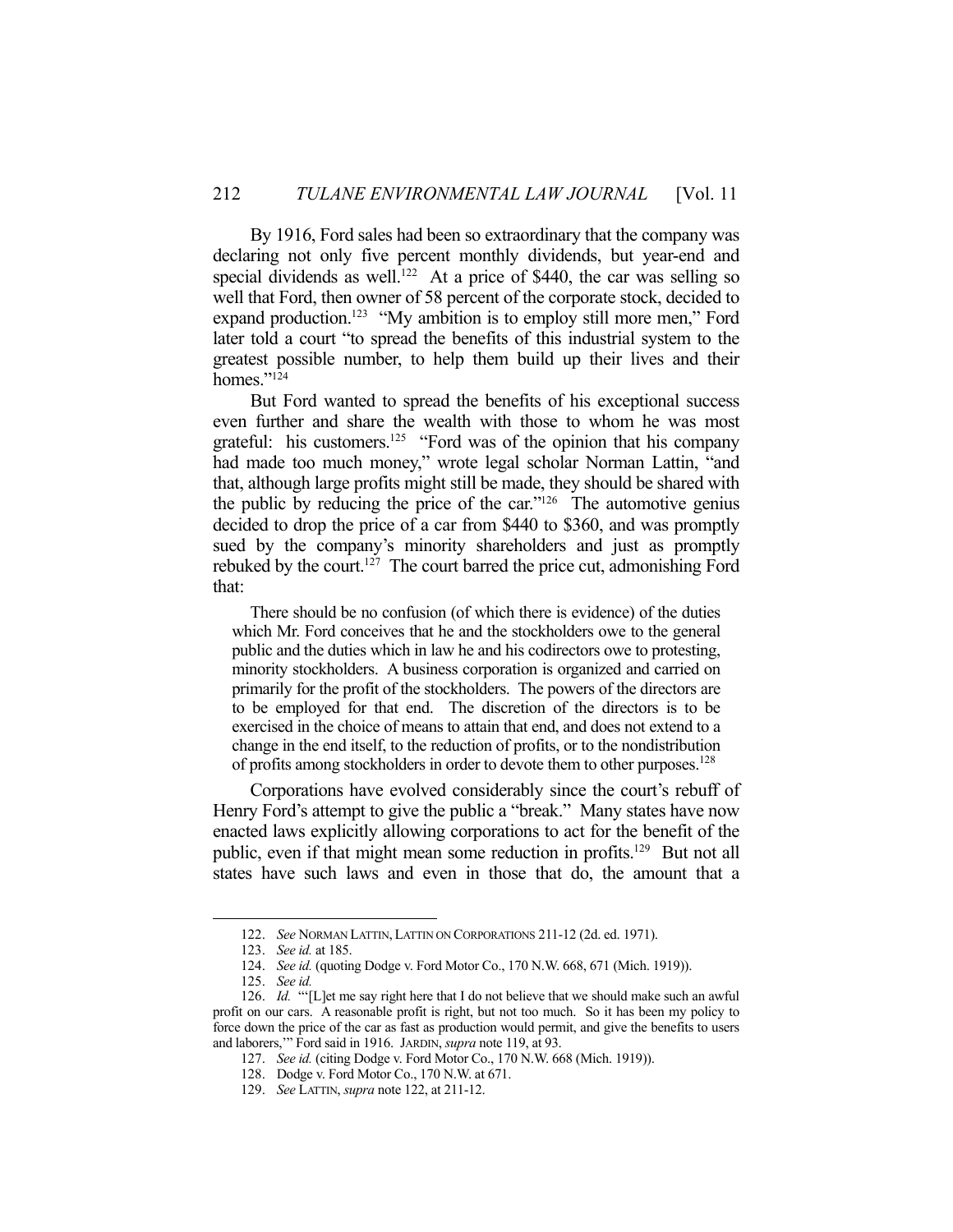corporation can donate to charity is limited.130 In some cases, the limit may be an explicit amount (e.g. five percent of net income) but it can never be a sum so large as to be "unreasonable." Whether or not corporations owe some duty to "acknowledge and discharge social as well as private responsibilities," this obligation is always subject to "reasonable limits."131 Profit remains the yardstick against which the corporation and its officers are measured.

 In pursuing profits, corporations act rationally from their perspective, but their interests differ, sometimes sharply, from those of their human customers and neighbors. Indeed, the agenda and priorities of corporations that have chosen to become involved in the messy business of developing social policy are usually directly at odds with those of the human public, whether the subject is global warming, liability for releases of toxic chemicals or the appropriate basis for setting air quality standards. The only language of corporations, and the metric common to all of them, is money. It is the only corporate means of expressing value. To humans, however, money is merely one way of measuring value, and sometimes it is the least important. Who among us, for example, has not used money as a tool to purchase other things of value for which corporations have neither need nor understanding: comfort, time, food, sleep, companionship, or health, to name but a few.

 A better environment, one that is protective of our health and the health of our children, is one of the things that humans purchase with money. Is it worth it? Clearly, those who wrote the CAA of 1970 thought so. Just as clearly, many corporations, some of the very wealthy, and their supporters—among whom must be numbered the vast majority of Congressional Republicans—do not. Yet because of the wide and deep public support for protection of health and the environment, those seeking to repeal provisions such as health-based standards dare not say so openly for fear that the wrath of voters will be visited upon them.

 It is for this reason that attacking the health-basis of the ambient standards presents, as William Ruckelshaus described to George Bush and his aides in 1981, both "opportunity and hazard."132 He continued,

[r]ightly or wrongly, the Clean Air Act amendments have been billed as symbolizing the struggle over social regulation.... According to every poll I have seen, including a very comprehensive one by Opinion Research Corporation, which I left with Bill Niskanen, the Administration's position

 <sup>130.</sup> *See id.*

 <sup>131.</sup> *See* LATTIN, *supra* note 122, at 186-87 (citing A.P. Smith Mfg. Co. v. Barlow, 98 A.2d 581 at 586 (N.J. 1953)).

 <sup>132.</sup> Ruckelshaus June Letter, *supra* note 3, at 1.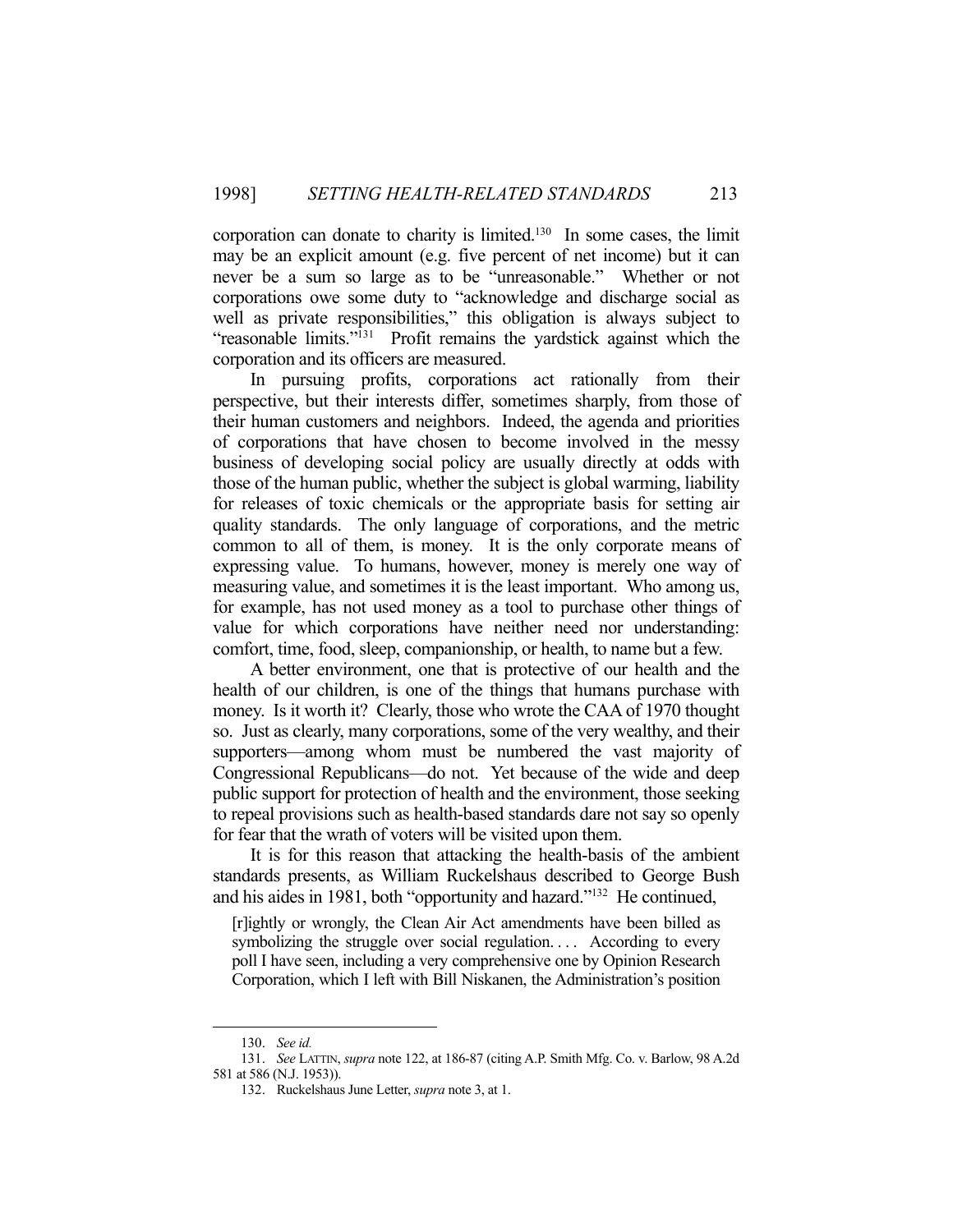on social regulation is considerably further away from public opinion than the rest of your economic program. $133$ 

 The intervening years have, if anything, solidified public support for protection of health and the environment. So, instead of openly admitting that their so-called "reforms" are truly intended to repeal provisions such as the health basis of ambient standards, politicians adopt euphemisms for their proposals, such as "middle class regulatory relief."134 Sadly, propagated by vast sums of money, such deceits eventually prove effective in many cases. So, as the tide seems to continue moving away from laws based solely on protecting human health and toward those predicated on cost to industry, there is a distinct possibility that the CAA will be amended to repeal the present mandate for protecting health.<sup>135</sup>

 To substitute for the current health-based standards a system that places a higher value on property than on health, will require Congress to not only repeal the relevant provisions of the CAA, but to preempt state laws as well. The states' common law allowing either equitable relief or damages for injury to health would have to be preempted, as would statutory laws based on the Federal CAA (e.g. the California Clean Air Act).

 Ultimately, the last recourse will be to the public and courts where, hopefully, voters and jurists alike will bear in mind the counsel of Daniel Boorstein:

 As the quantitative dimensions of our social problems inflate, we hear plaintive pleas for the "quality" of life. What do we mean by "quality of life" in the United States today? We can do worse than define it as anything and everything that cannot be grasped quantitatively. This would include, of course, faith, love, literacy, art, human fulfillment, history and life itself. But must we define what is most important to us only in residual terms? Perhaps it is the statistical aspects of life that are the residue. They are self-fulfilling prophecies from which we alone can rescue ourselves.<sup>136</sup>

 <sup>133.</sup> *Id.* at 2-3.

 <sup>134.</sup> H.R. 821, 104th Cong. (1995).

 <sup>135.</sup> Certainly, industry intends to continue its fight to repeal the standards, according to the president of the U.S. Chamber of Commerce, Thomas Donahue. Speaking at a press conference on April 20, 1998, Donahue assailed Congressional Republicans for a "total lack of courage" in their failure to overturn the newly proposed ambient standards. He then warned members of Congress that "We will throw your ass out of here with a loud clunk if (you) do not deal with this issue." Pamela Newman-Barnett, *Donohue Slams White House, Hill on Environmental Regs*, CONG. DAILY, Apr. 20, 1998, at 2.

 <sup>136.</sup> DANIEL BOORSTEIN,CLEOPATRA'S NOSE: ESSAYS ON THE UNEXPECTED 157 (1994).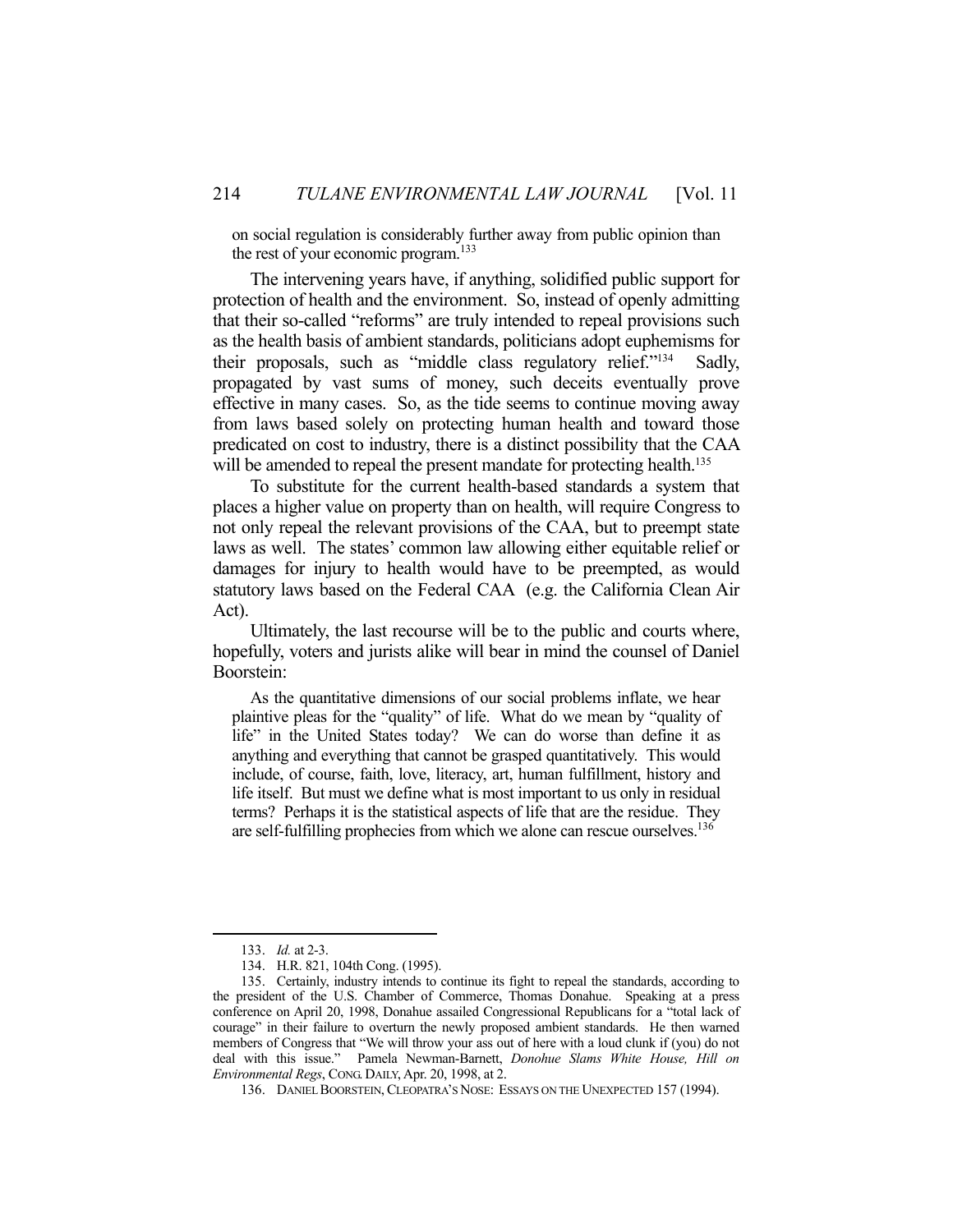## IX. CONCLUSION

1

 While the requirement that ambient standards be based solely on protection of human health is perhaps the most controversial provision of the CAA, it is also among the most effective. Although levels of many air pollutants remain at dangerous concentrations, emissions have nevertheless been held in check relatively successfully in the face of steady economic growth and unrelenting pressure to relax implementation requirements. In all probability, the 1970 CAA has saved millions of lives.

 Based on such a record of success, one would expect public health advocates, analysts, and legislators to be examining the possibility of replicating the law, and extending the concept of health-based protection to other areas, such as drinking water protection and pesticide use. Instead, attention has focused almost exclusively on effectively repealing the provision that has proved to be one of the law's greatest strengths: namely, the requirement that standards be based solely on protection of health, a standard that is inherent in common law and possibly the Constitution as well.

 Repealing the health-based standards is advocated almost exclusively by corporations, economists, and their allies, some of whom may be blind to the impracticality and immorality of their suggestions that the law ought to protect money instead of people. In deciding whether to embrace the view advanced by these corporations, Congress, the President, and the judiciary would do well to heed the counsel of Adam Smith, who said the proposals of powerful mercantile interests—

ought always to be listened to with great precaution, and ought never to be adopted till after having been long and carefully examined, not only with the most scrupulous, but with the most suspicious attention. It comes from an order of men, whose interest is never exactly the same as with that of the public who have generally an interest to deceive and even to oppress the public, and who accordingly have, upon many occasions, both deceived and oppressed it.<sup>137</sup>

 In fairness, the purpose of this Article is not to assail the motives of the advocates of cost-benefit analysis, many of whom are well intended, but to make a series of points that have been largely absent from this debate. Establishing standards on the basis of protecting public health has worked well in controlling air pollution. The alternative advanced most often by its critics—cost-benefit analysis—is largely untried and

 <sup>137.</sup> *See* Skinner, *supra* note 111, at 90 (quoting ADAM SMITH, THE THEORY OF MORAL SENTIMENTS (1759)), *in* ADAM SMITH, THE WEALTH OF NATIONS (1979) (1776)).